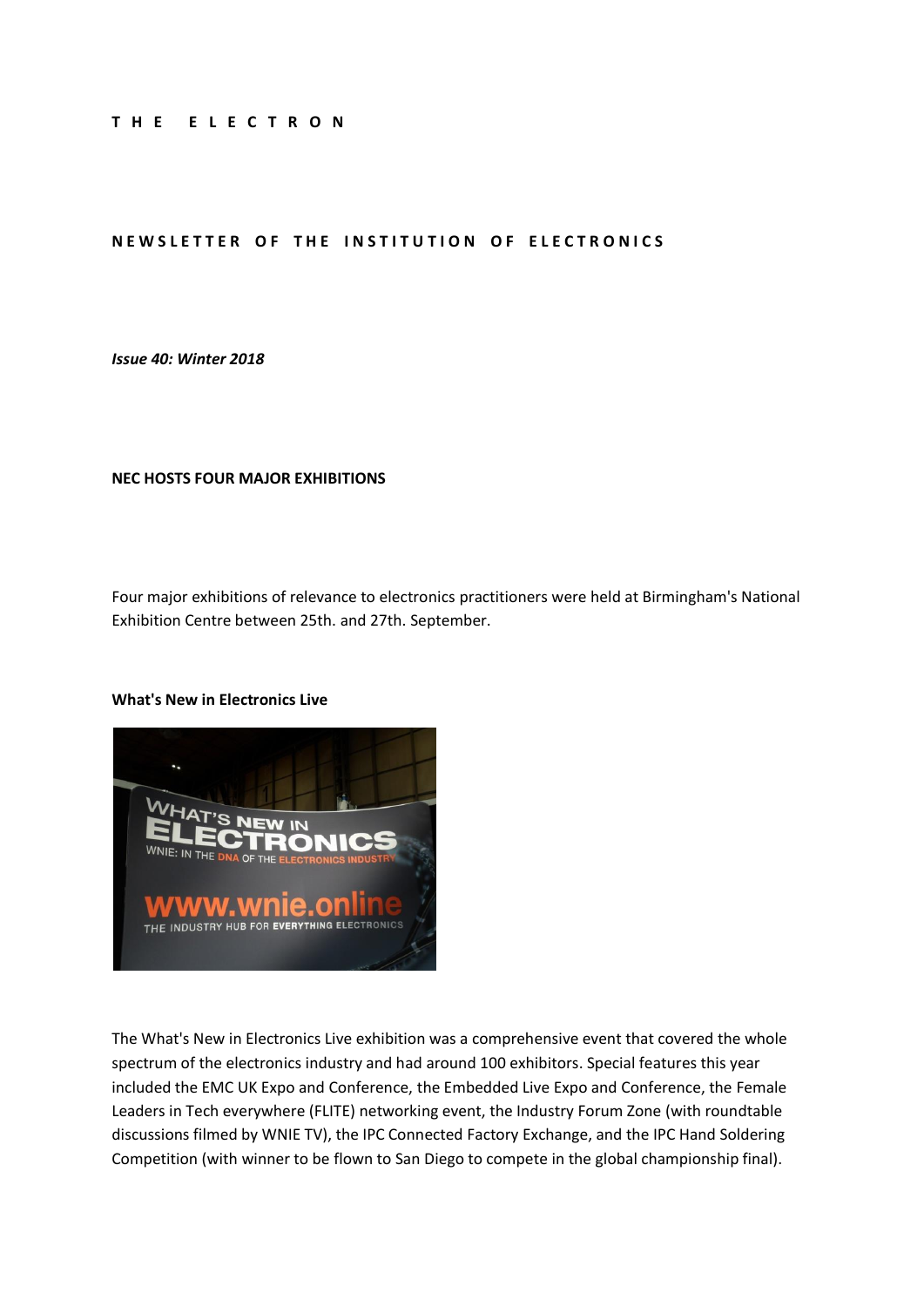WNIE Live was supported by the ground-breaking What's New in Electronics Online, which reaches a global audience of over 80,000 industry professionals.

The Embedded Live Conference covered subjects such as 'When Pre-Canned Agile doesn't fit', 'Software Development with an Agile Mindset in a Non-Agile Environment', 'Bringing secure IoT Products to Market - more than just Embedded Programming', 'Murphy vs Satan - Why programming Secure Systems is still so hard', 'Operating Systems for Embedded Applications', and 'Comparison of Virtualised and Non-Virtualised Embedded Systems'.

The EMC UK Conference was divided into six training sessions dedicated to the subjects of shielding, filtering and suppression, PCB layout for EMC, EMC compliance testing, EMC pre-compliance testing, and cabling practices for EMC. The following comments were made:

*'Shielding is the complementary part of filtering and transient suppression, and in 2018 has to deal with many GHz. We no longer always need metal or metallised plastic boxes: modern shielding can often be small, light, low cost and - if needed at all - can simply be a part that is assembled in the PCB.*

*The most cost-effective place to avoid EMC problems is in the PCB, but good PCB layout for EMC changes more rapidly than any other aspect of good EMC engineering, and in 2018 has to deal with many GHz. If PCB EMC design practices haven't been reviewed against the state-of-the-art since 2014 or 2015 it is important that we do so now.'*

# **The TCT Show**

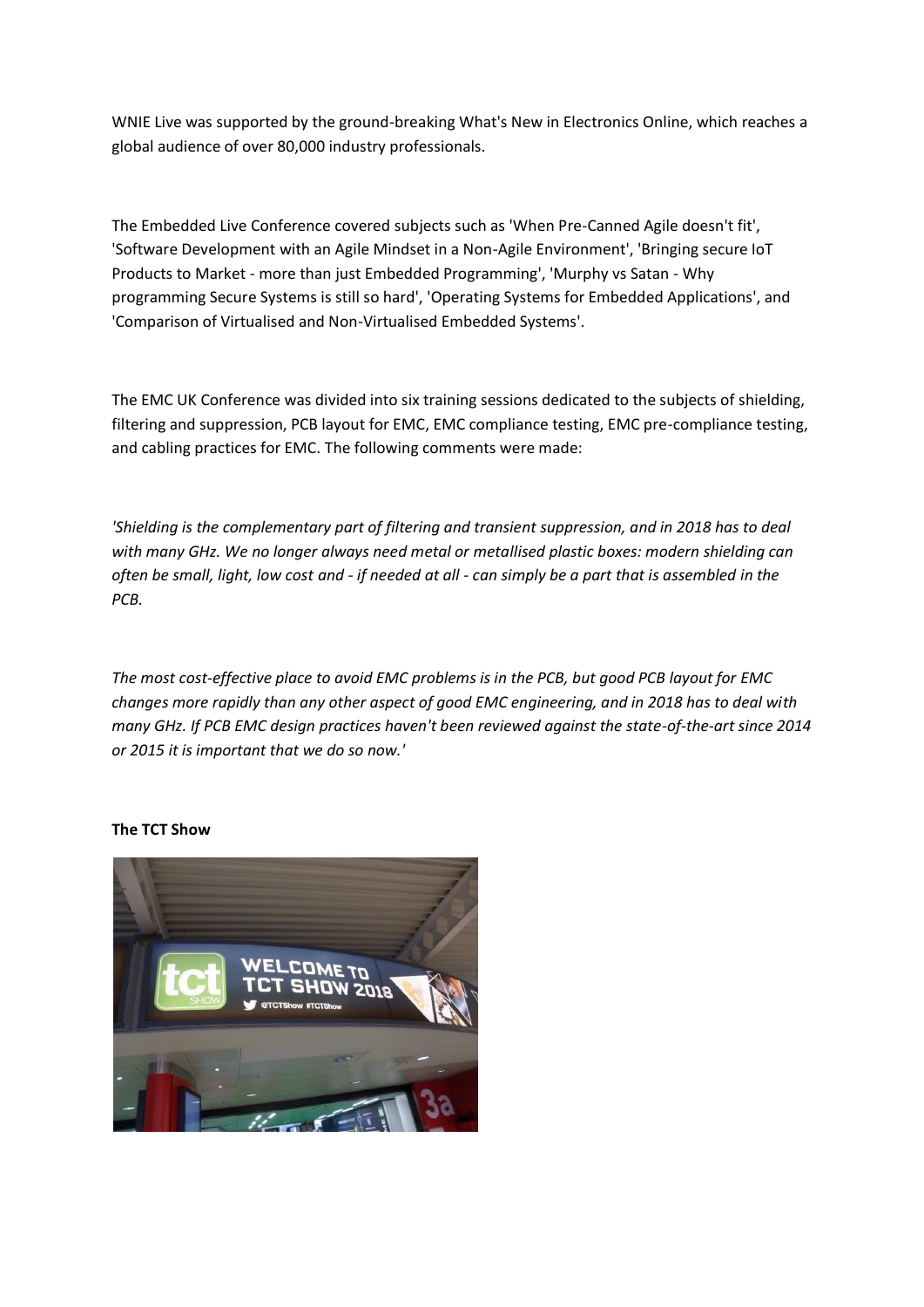This exhibition covered primarily the subjects of 3D Printing/ Additive Manufacturing, Inspection, Machine Tools, CAD/CAE/CAM/PLM Software, Metrology, Moulding and Tooling and Post Processing.

The show featured some 300 exhibitors and welcomed around 10,000 visitors. The eight Keynote sessions included '3D Printing Parts for Airbus' Commercial Aircraft Cabins', 'Transforming Production of High Performance Hybrid Composite Structures', 'How to scan a Blue Whale: 3D Scanning, Data Processing and Printing on a colossal Scale', 'Additive Manufacturing in the Automotive Area - New Ways with Digital Craftsmanship', and 'How Pessico R and D leverages 3D Printing to accelerate Innovation.'

The remaining 58 presentations included further specialised lectures on 3D Printing, including applications in aerospace, rocket science (3D printing liquid fuel injectors), 3D printing carbon fibre parts for custom motorcycles, laser sintered parts with anti-bacterial properties, 3D printing foot orthodontics, the role of 3D printing in re-imaging prosthetic breasts, design strategies for precious metal 3D printing, 3D printing abrasive materials using a ruby-tipped nozzle, laserflex conflux (3D multi-metal printing), 3D printing and blockchain technology, and 3D printing and the smart factory.

In introducing the show, Duncan Wood, Chief Executive of the TCT Group and Chairman of VNU Rapid News Company, stated:

"As part of TCT's ongoing mission to educate future generations in the art and science of *manufacturing, we are delighted to be able to present TCT Inspired Minds on the show floor again this year. For 2018 we have partnered exclusively with CREATE Education, who will be delivering training for more than 330 school-age students across the entire three days of the show.*

*As many of you will know TCT is now a global brand with events in Asia, Germany, and North America within our portfolio enabling us to extend our mission to accelerate the adoption of 3D technologies for design, development and manufacture across industry sectors around the globe."*

This year's event also saw the presentation of the second TCT Awards, with three more inductions to the TCT Hall of Fame.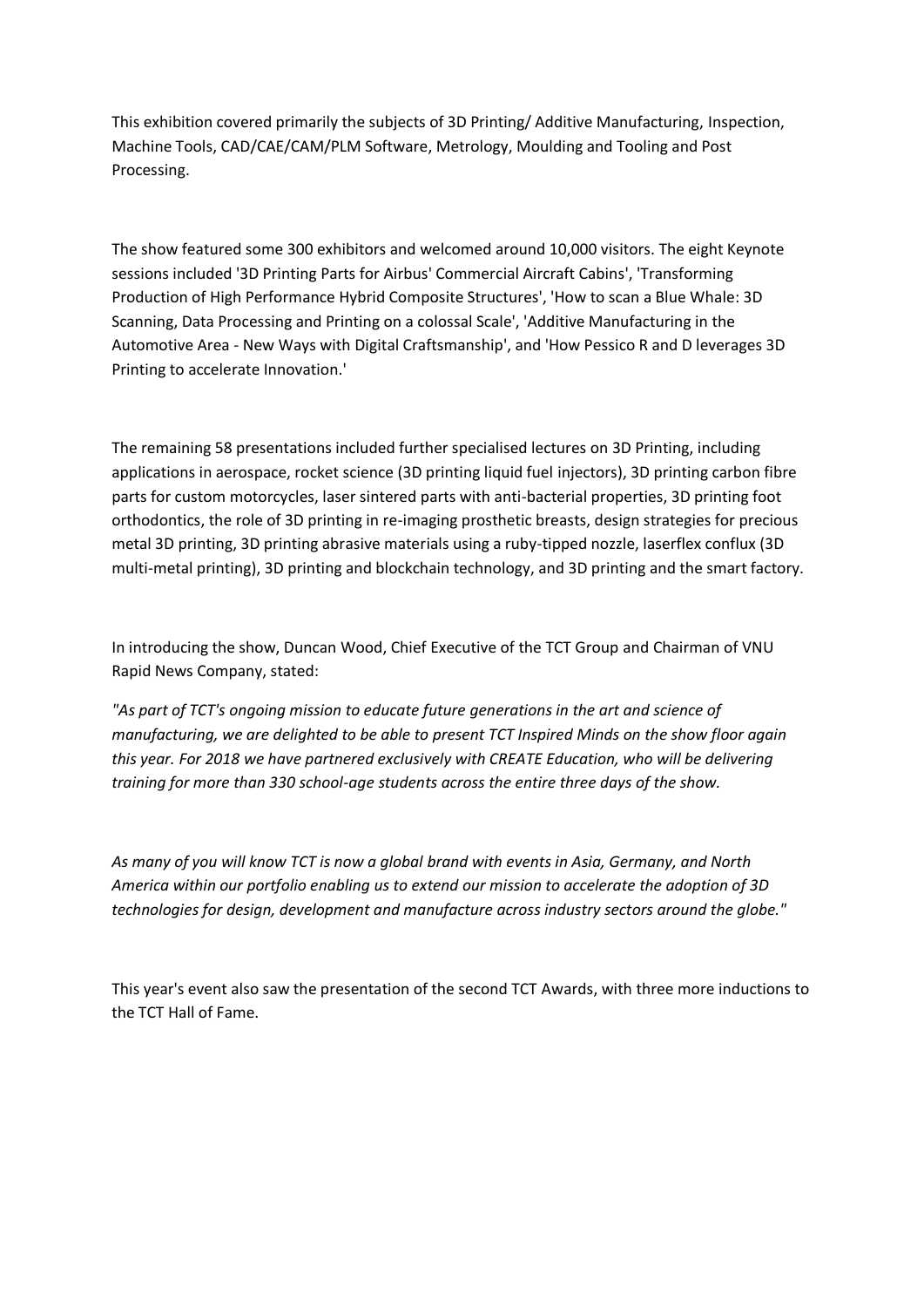#### **Sensors and Instrumentation**



This exhibition, sponsored by Mouser Electronics, featured around 70 exhibitors and a CPD Accredited seminar programme consisting of eleven seminars. There was also a dedicated Engineering Workshop in which six market professionals explained how instruments work and where they can be applied. These 30-minute presentations included 'Using Thermal Imaging for Engineering Applications', 'Non-Contact Laser Measurement in Modern Metrology', and 'Gas Analysis using Tuneable Diode Laser Technology'. Seminar topics included 'Improving Manufacturing Outcomes with Spectroscopy', 'Platinum Temperature Sensors for Space Applications', 'High Temperature Condition Monitoring with a novel, flexible Thin Film Sensor', and 'Data Challenges and Opportunities in the Process Industries'.

Special features of the exhibition included a Flow Level and Control Zone and a networking platform with a Formula One Simulation Car as centrepiece. Product launches included a new communications expansion module (Mega-Bridge) from Churchill Controls which adds flexible and fully-featured internet protocol (IP) connectivity to the well-established Mega-Link family of Telemetry and Control Units. These are used in various industry sectors to pass two-way instrumentation, measurement and control data between sensors, equipment and industrial plant. Mantracourt Electronics also made their debut at the show, showcasing their latest product releases, a fast USB strain converter that delivers high-speed, high resolution data via USB into the company's powerful software, and a world-class telemetry system that provides sensor manufacturers and integrators with complete flexibility to build their own sensor modules around it.

#### **PPMA 2018**

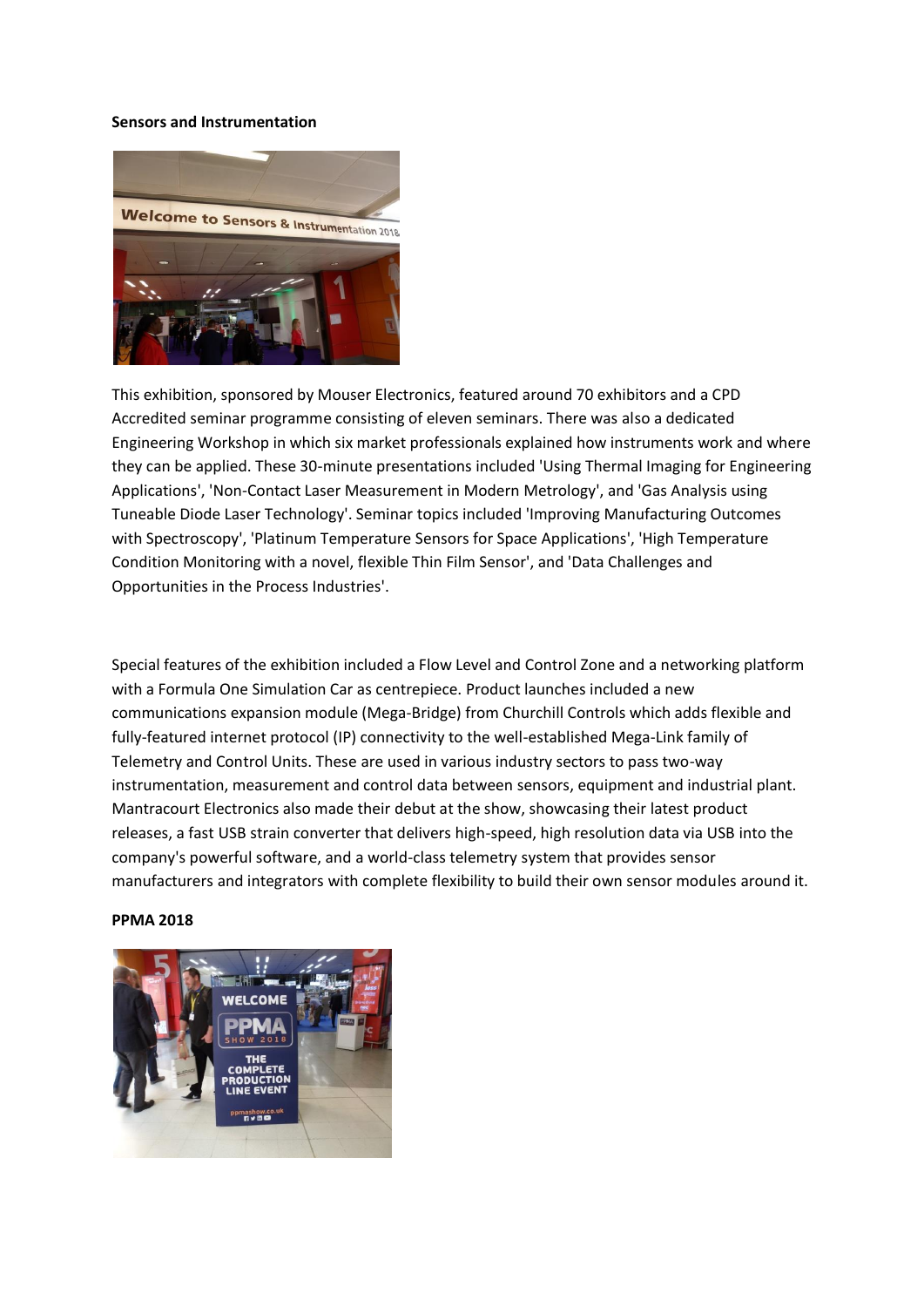This show, with around 360 exhibitors, is the UK's leading processing and packaging machinery event, which this year celebrated its 30th. anniversary. Robotics, automation and vision systems were major features of the event, as was the Enterprise Zone,, which hosted live workshops, presentations, interactive discussions and panel debates. Topics included 'Smart Technologies and Robotics for Packaging Optimisation', 'Robotics and Automation in Food Manufacturing' and 'Cyber Security for Food and Packaging Manufacturers'. This year also saw the introduction of the Bright Ideas Ambassador Programme which offered free advice for start-up ventures and entrepreneurs.

### **ELECTRONICS INDUSTRY AWARDS**

The year of 2018 saw the launch of the Electronics Industry Awards, which were organised by Datastream Business Media in association with *Components in Electronics* (CIE) magazine.

The Awards were designed to recognise the many successes in the electronics industry, celebrating outstanding companies, people and products with the winners decided entirely by an industry vote.

The Awards were divided into three sections, namely Business Awards, Product Awards and the Special Award. The Business Awards recognised those who have gone above and beyond in their sector and companies that deserve recognition for what they have brought to the market. The Business Awards were sub-divided into 'Distributor of the Year', 'Electronics Manufacturer of the Year', 'Excellence in Innovation', 'Environmental Leadership', 'Best Customer Service', 'Academic Support', and 'Most Outstanding PR Agency'.

The Product Awards celebrated the excellence of a range of products from different markets within the electronics industry. These Awards recognised the best products in aerospace/military/defence, automotive, displays, enclosures, engineering development/design tools, interconnection, Internet of Things, power, test, measurement and inspection, and embedded solution.

The Special Award (Industry Personality) recognises an individual who has made a significant contribution to the industry, raising the profile of the industry, improving the supply chain, boosting their company, and working closely with their customers and suppliers.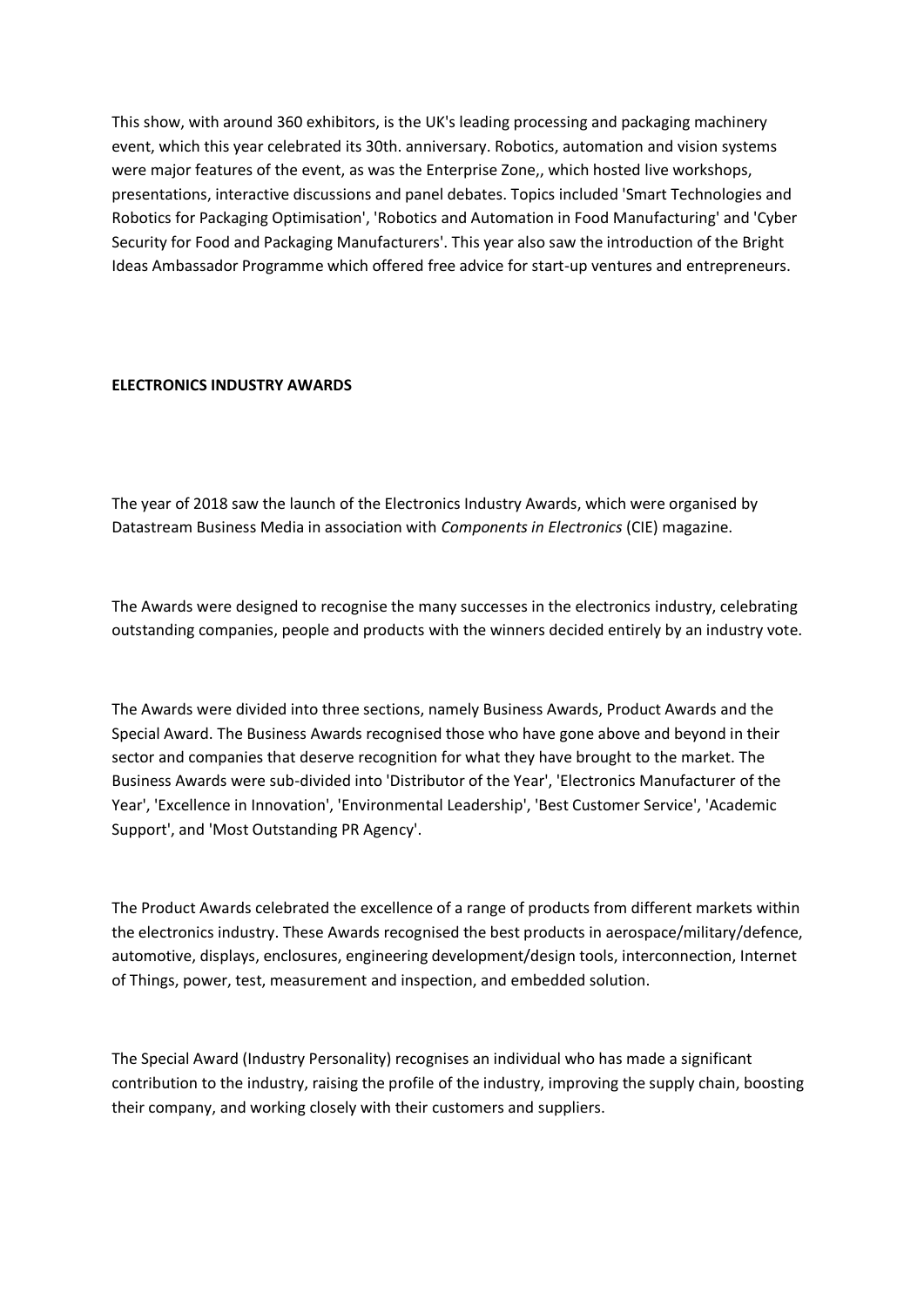### **TOP CAT WINS HOME AUTOMATION CHALLENGE**

For the past few years the annual Home Automation Challenge has provided an opportunity for apprentices to compete in an innovative design and manufacturing challenge to improve an everyday home or garden device.

Organised by the Young Members' Committee of the Institution of Mechanical Engineers, the Challenge is open to teams of apprentices from companies, colleges, and training providers involved with engineering and manufacturing technologies.

For 2018, as well as designing and manufacturing a product, each team was required to submit a report which included a design specification, manufacturing instructions, a user manual and a business case for the mass production and sale of the product. Ten teams entered and six were selected for the final at the Manufacturing Technology Centre in Coventry.

The winning design was Top Cat, a trio of engineers from PA Consulting Group, whose product involved the design of an automated pet station. Addressing the concerns of pet owners about leaving their pets at home, the device has two chambers, one for food and the other for water, as well as several modular puzzle attachments aimed at keeping pets occupied whilst owners are away.

*The Manufacturer* (Vol. 21, Issue 7, September 2018) quotes first year apprentice Callum Franks as follows:

*"Food is moved from the hopper to the tray via an auger-style spiral to automatically dispense food at times set by our custom-built mobile app. Water flows from a separate chamber down into the water tray."*

Also quoted is IMechE President Elect Ian Joesbury, who says:

*"Virtually nothing these days is purely electronic or mechanical. The fact that the teams have universally looked across technologies and disciplines is fantastic."*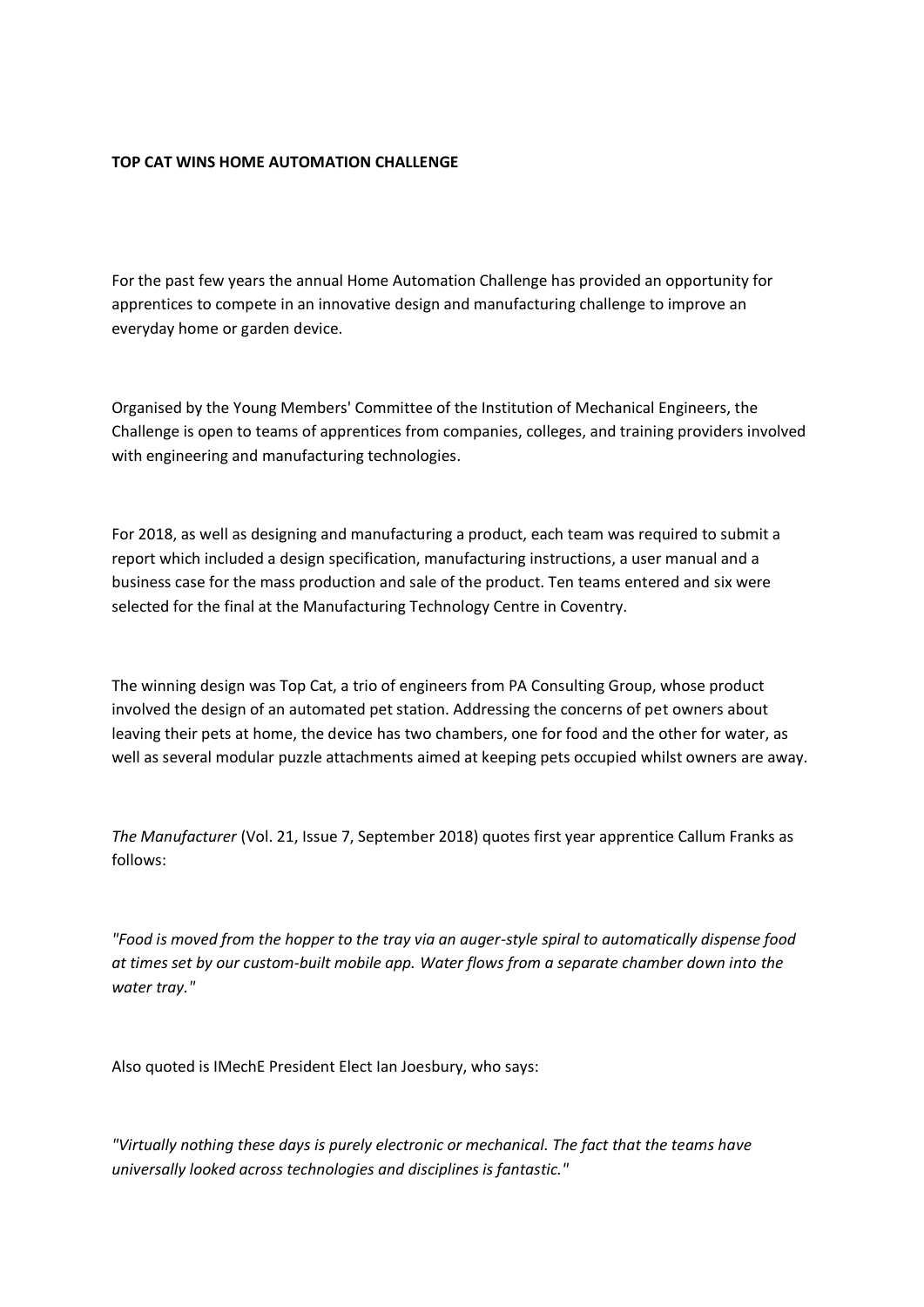#### **NEW AI CONTROLLER FOR FOOD AND BEVERAGE INDUSTRY**



Many food and beverage companies are beginning to realise that artificial intelligence presents an opportunity to increase not only the Overall Equipment Effectiveness (OEE), and so combine reduced costs with increased productivity, but also to improve the analysis of data to support continuous improvement programmes such as reducing waste or process operations variability.

Many of the AI solutions advertised on the market, however, tend to be cloud-based with significant requirements in terms of infrastructure and IT, and work with a huge amount of data that is laborious and time-consuming to prepare and process. Consequently food and beverage providers have tended to remain sceptical about how an investment in AI would provide a return.

In order to address these concerns leading industrial automation company Omron has developed an alternative approach. Instead of laboriously searching a huge volume of data for patterns, in addition to the processes that are running, the required algorithms are integrated in the machine control system, thus creating the framework for real-time optimisation at the machine for the machine.

Omron states:

*'In contrast to cloud computing, where individual manufacturing lines or sites are analysed using limited processing power at a high level, the AI controller used by Omron, which features adaptive intelligence, is closer to the action and learns to distinguish normal patterns from abnormal ones for the individual machine.*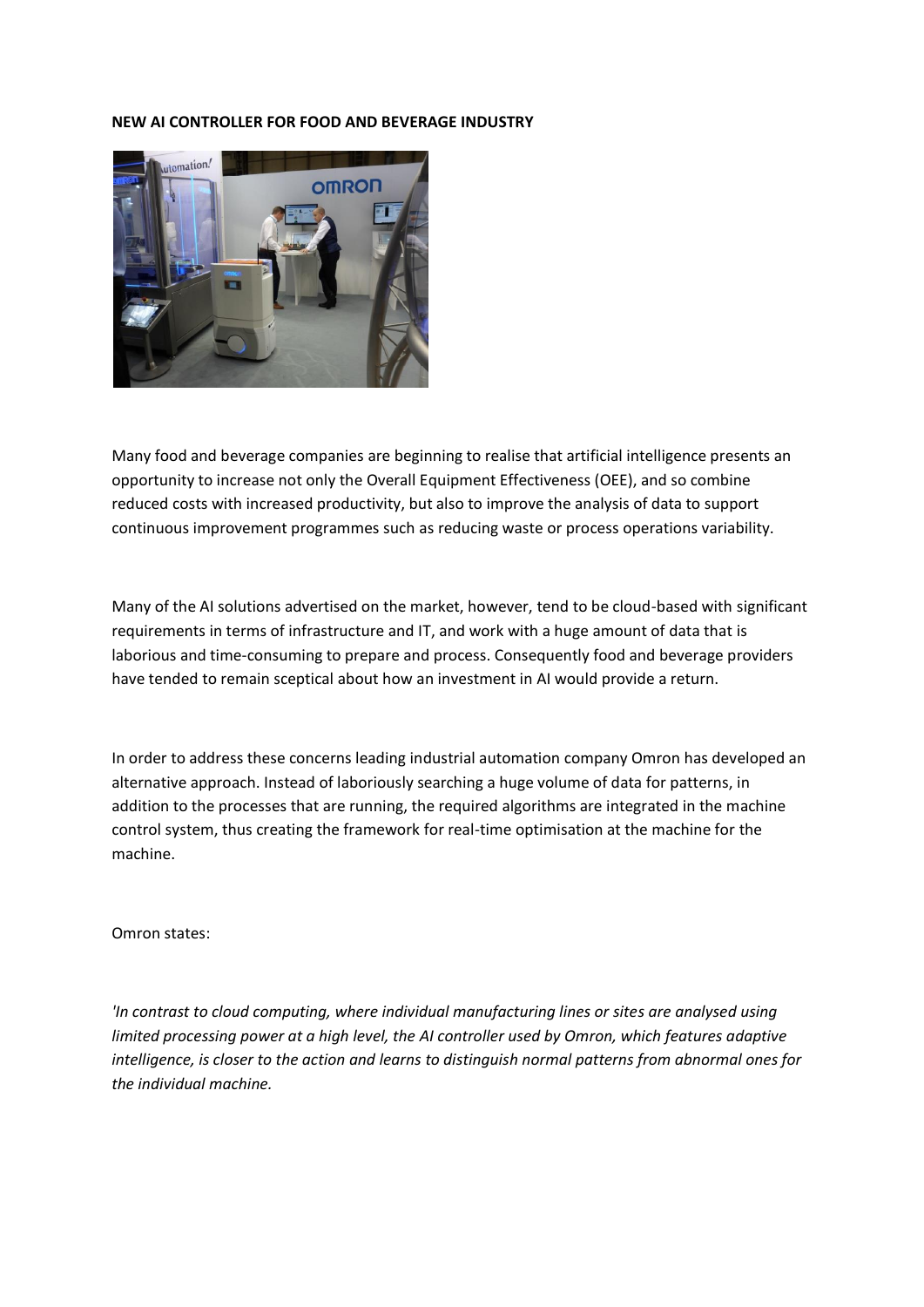*The AI controller integrated in Omron's SYSMAC platform - a complete solution for factory automation featuring modules for control, motion and robotics, image processing and machine safety - is primarily used in the packaging and production process at the points where the customer is experiencing the greatest efficiency problems (bottlenecks). The processes gain intelligence based on previous findings and improvements that have been made and subsequently drive holistic optimisation of the entire manufacturing process.'*

# **Further Information**

Omron was established in 1933 and has around 39,000 employees globally. Products and services are offered in 110 nations and regions.

Omron Electronics UK was an exhibitor at PPMA 2018 and may be contacted on 01908 258 258.

# **CASE STUDY: COMBILO**

Combilo, a leading fruit and vegetable wholesaler based in the Netherlands, recently installed a robot-assisted packaging line which instantly increased productivity by 30 per cent.

The line replaced a conventional line for packaging 'traffic light' packs of peppers containing one red, one yellow and one green pepper. The line was slow and labour-intensive requiring seven employees.

*Processing and Control News Europe* (Vol. 15, September 2018, p.26) quotes Combilo's Production Manager Mareel Villerius as follows: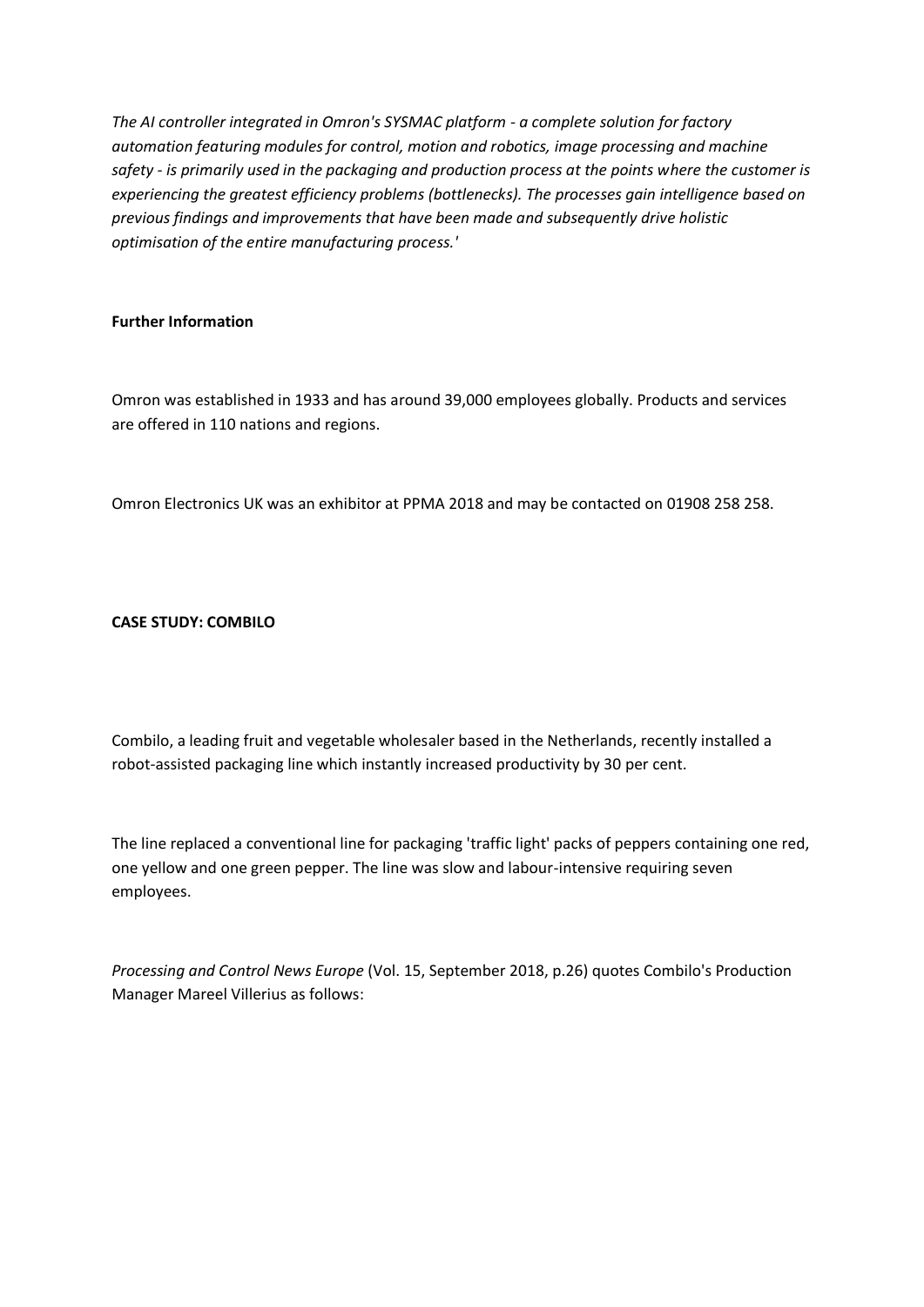*"One person would fill the trays with bell peppers of each colour. Three employees would then place the bell peppers by hand on the belt in the correct colour order. The bell peppers were then sent through a flow packer in sets of three, where they were packaged in film. An operator would stand by the packaging machine to check the supply to the machine and remove any failures. Once the bell peppers were packaged, the weight is checked and if a package was too light it was removed from the line. Two employees would stand at the end of the line to place the 'traffic lights' in a crate before stacking them on pallets."*

The manual handling operation rendered the system vulnerable to errors with some packages being too heavy, containing too much product, whilst others are too light and have to be rejected.

With the new system an employee fills the trays with bell peppers of each colour before three robots assume the role of employees who place the bell peppers on the belt. The robots pick up the bell peppers and correctly position them on the belt in the correct colour order ready for the flow packer.

Three Omron R6Y Delta-3 robots were deployed each with four servo-drives that control the three robotic arms and the rotation axis. Omron also supplied the FH-5010 vision system with three cameras and the controllers for the conveyor belts. Each robot has its own control box for the servodrives and the central control box contains 27 frequency controllers for the belts, as well as an NJ501 robotics controller which processes the information about the weight, position and belt speed so steering the three Delta robots. An encoder is installed on the flow packer to control the speed of the robots, thus ensuring that they run at exactly the same speed as the packaging machine. All Omron components and controllers exchange data with each other via an EtherCAT network. Rons Electronics Supplies used the SYSMAC platform to configure the installation.

### **ROBOT TURNS 3D PRINTING INTO AN ART FORM**

Two journals, *Manufacturing Process Control Automation* (September 2018) and *Control and Process Engineering* (Issue 34, 2018) describe a project at the Centre for Fine Print Research at the University of the West of England in which 3D printing is being approached from the standpoint of meaningful expression rather than the accurate reproduction of digital data.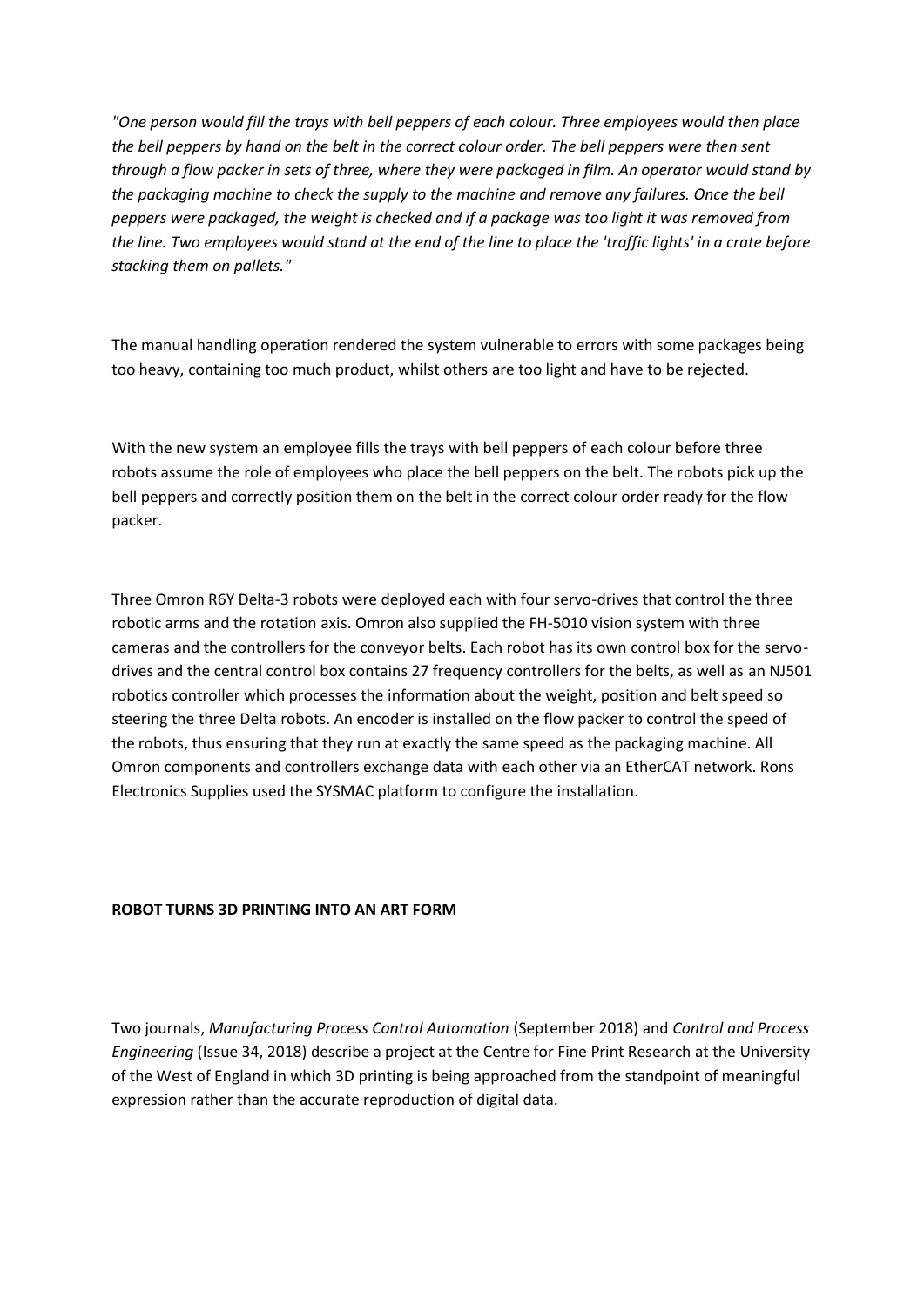The centrepiece of the project is a Mitsubishi Electric MELFA RV Series articulated arm industrial robot. The MEPCA article (p.66) states the following:

*'The CFPR has expertise in ceramics, photo-cure resins and thermoplastics, all of which are being investigated with the new robotic platform. Previous work evaluated the 3D printer as a tool to manipulate materials or produce unusual surface textures.*

*Using a 3D printer in unusual ways means moving beyond the use of CAD models and slicing algorithms, as these are too automated. By writing proprietary software it is possible to develop printing methods from the point of view of how the material can be expressively played with.*

*To achieve this the project is using a robot arm to research technologies and techniques to sense and manipulate materials in a dynamic way rather than deposit them in fixed, rigid or "machine-like" ways. The robot is running printer paths defined by proprietary software and requires a high degree of automation and real-time effectiveness.*

*Conventionally 3D printers are machines with three linear axes and fabrication occurs in fixed horizontal layers. The MELFA robot arm, however, can offer both freedom of movement and a set of expansion capabilities, including pneumatics and digital IO, which are integrated into the chassis of the arm itself; which makes for a useful combination of force control, movement, range and reliability.*

*Proprietary software is being developed which must respond very quickly and dynamically to changes in the material's properties and the construction of the printed object. This means that the control program cannot be rigid in its operation. Instead it must constantly and iteratively interpret its working task environment and autonomously correct its behaviour.'*

The *Control and Process Engineering* article (p.62) adds:

*'The Mitsubishi Electric robot proved to be an ideal tool to help create artistic objects using PLA (poly lactic acid), a bio-degradable type of plant-based thermoplastic used in 3D printers. The development team used the full extent of the robot's movement to push the material beyond its normal operating envelope and create new effects. The intuitive and easy-to-use programming meant that it worked well with software developed by the university team that altered the deposition speed to pull the material into fine filaments. The same set up is planned to be used for developing artistic creations with ceramics and photo-cure resins, the production process for which could then feed back to commercial industrial applications.'*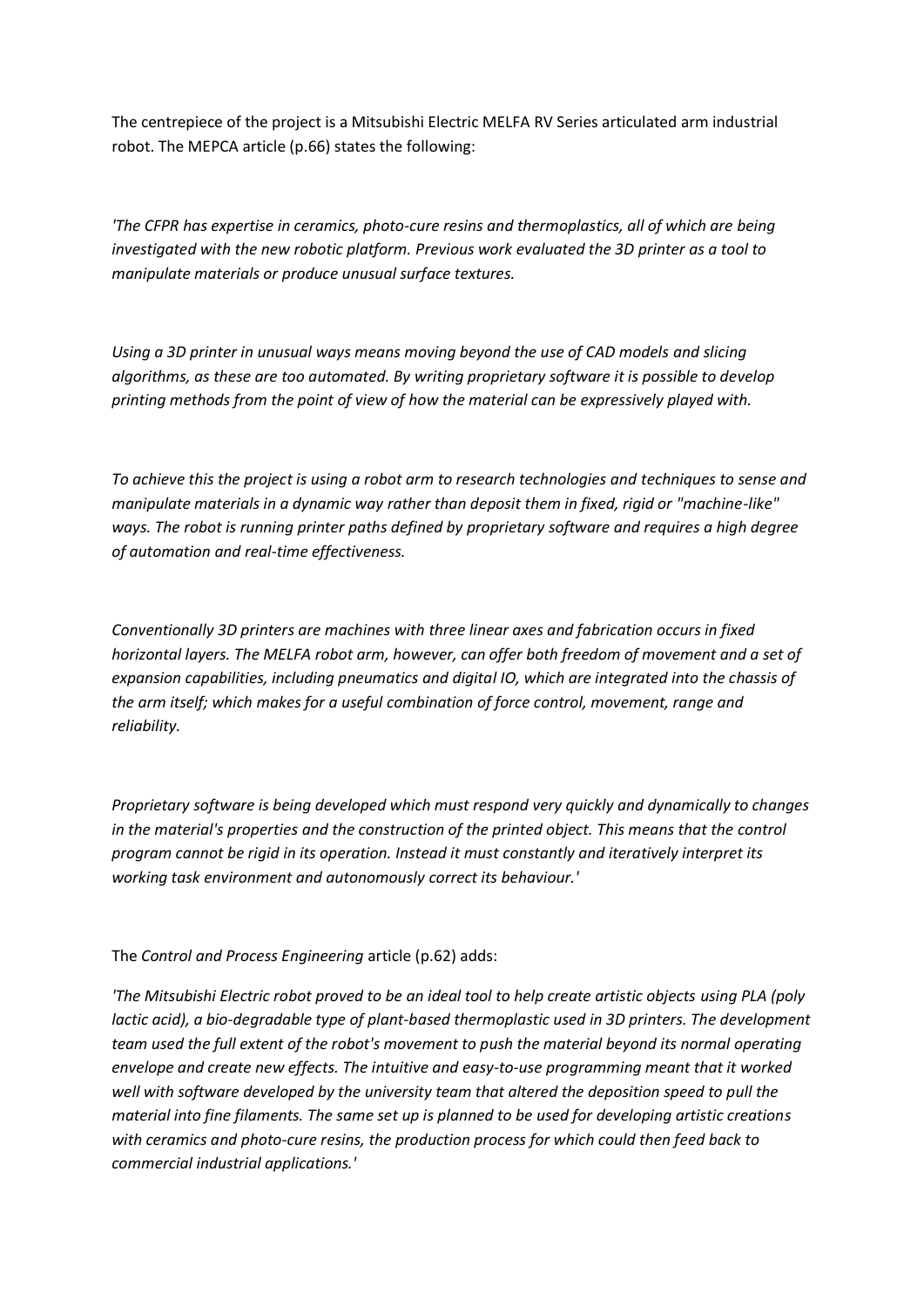The article quotes Dr. Paul Dowd, Research Fellow in Creative Electronics and Engineering as follows:

*"By pushing 3D printable materials to their limits, we have exposed unexpected properties in the materials. For instance, plastic deposition can be manipulated whilst it is hot and pulled into hairs or fine gauss or woven. Ceramics can also be deposited so that the material composition is capable of self-glazing in a single firing (as opposed to a multi-firing process). These material states may have applications in wider industry."*

### **3D SYSTEMS PRINT 72 DRAGONS**

TCT Show exhibitors 3D Systems, who provide comprehensive 3D products and services, have recently completed an interesting project in which they have 3D printed 72 large-scale replica dragons as part of the Historic Royal Palaces restoration of the 250-year-old Great Pagoda at Kew Gardens. This represents the most extensive use of 3D printing on a UNESCO renovation.

In *Controls, Drives and Automation* (August/September 2018), the article 'How to print your Dragon' reveals more about this fascinating project which involved the replacement of the painted wooden dragons that once adorned the Pagoda, but were removed permanently in the 1780s to make way for roof repairs:

*'HRP required a solution that would authentically replicate the dragons, yet could withstand the inclement British weather. 3D Systems' On Demand Manufacturing team delivered the lightweight, durable dragons using a scan-to-CAD workflow featuring Geomagic software Selective Laser Sintering 3D printing and high quality finishing. These technologies, combined with the expertise the 3D Systems team demonstrated through many hours of front-end engineering and back-end finishing, made this effort manageable, efficient and cost-effective.*

*Bringing the dragons back to life required a unique combination of research and reverse engineering by the company's On Demand Manufacturing team to enable rapid digital production of the parts. The project involved scanning a wood-carved dragon with the FARO Design Scan Arm into 3D Systems' Geomagic Design X reverse engineering software.*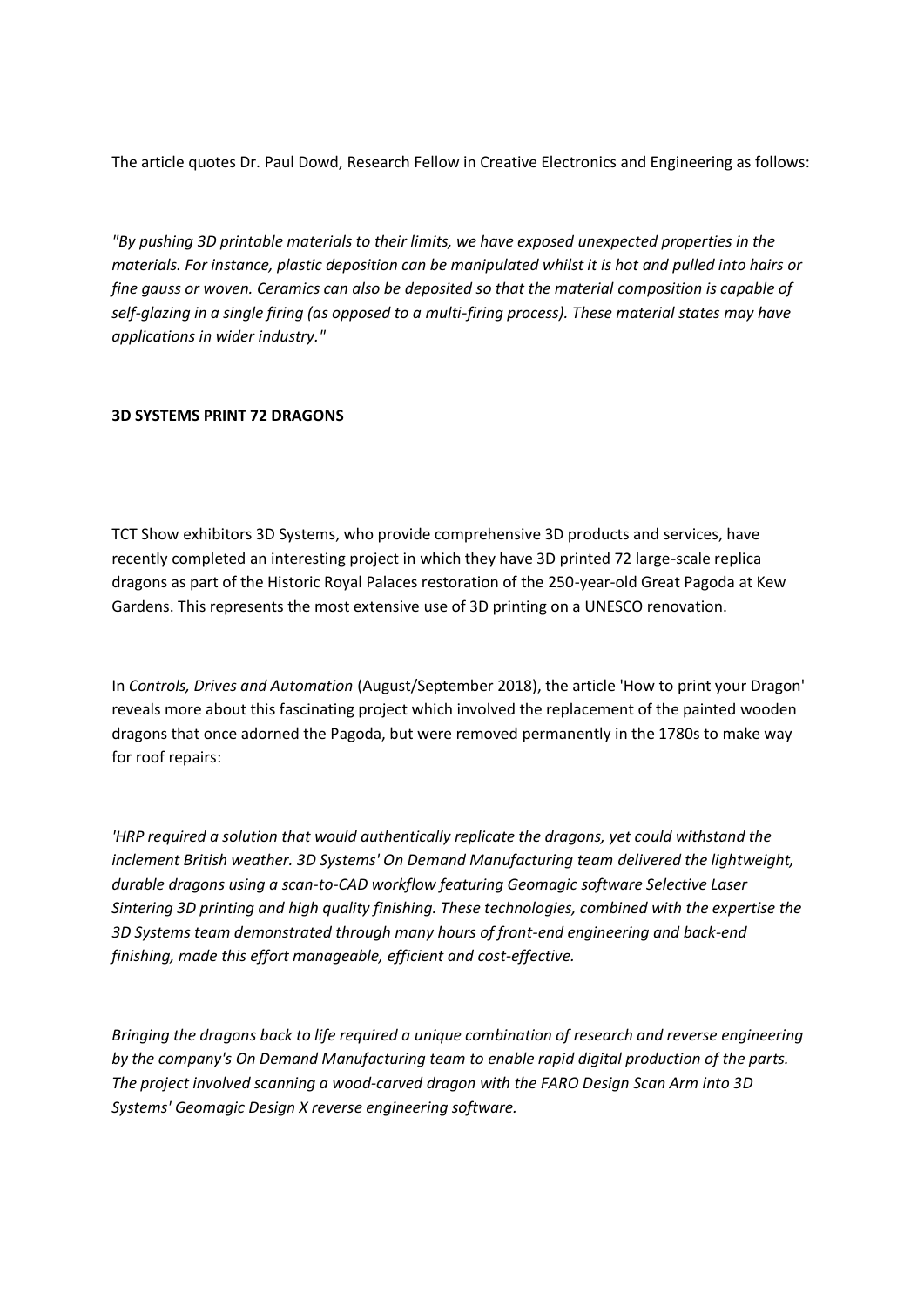*The use of CAD enabled innovative engineering solutions for the dragons, including hidden features to facilitate mounting them on the Pagoda, as well as a much lighter-weight hollowed statue that is 60 per cent lighter than wood alternatives. The significant weight reduction enabled by 3D printing ensures less stress is placed on this historic building, helping to preserve it for the future. The 3D Systems team also used the CAD data to scale the dragons, producing them in a variety of sizes from 1150mm to 1850mm in length.'*

3D Systems may be contacted on 08450 514 900 or www.3dsystems.com

# **SYMBIOSIS OF TOPOLOGY OPTIMISATION AND ADDITIVE MANUFACTURING IN ARCHITECTURE**

Also exhibiting at the TCT Show was Altair, a specialist in optimisation technology for the generation of efficient, organic looking shapes that are ideal for advanced manufacturing methods.

Until now the combined use of topology optimisation and additive manufacturing has been common in industries such as automotive or aerospace, but rarely used in architectural projects. Recently, however, OptiStruct, an optimisation tool and structural solver in Altair's HyperWorks suite, has been used, along with some additional tools, to pioneer a project that involved the redesign and adaptation of the outdoor canopy at Baku International Airport in Azerbaijan for 3D printing.

The new 3D printed design led to a potential weight reduction of around 32 per cent, with a reduced mass of about 9 tons. The redesign and topology optimisation was conducted by Bayu Prayudhi, an architectural student at the department of Architectural Engineering and Technology at the University of Delft, who created a small mock-up prototype to demonstrate the concept

He states:

*"Looking at the entire structure and the applied process, a joint use of topology optimisation and additive manufacturing could change the entire architectural creation process, from design to the actual construction, helping to save material, development and construction time and costs, while at the same time offering better and more aesthetic results."*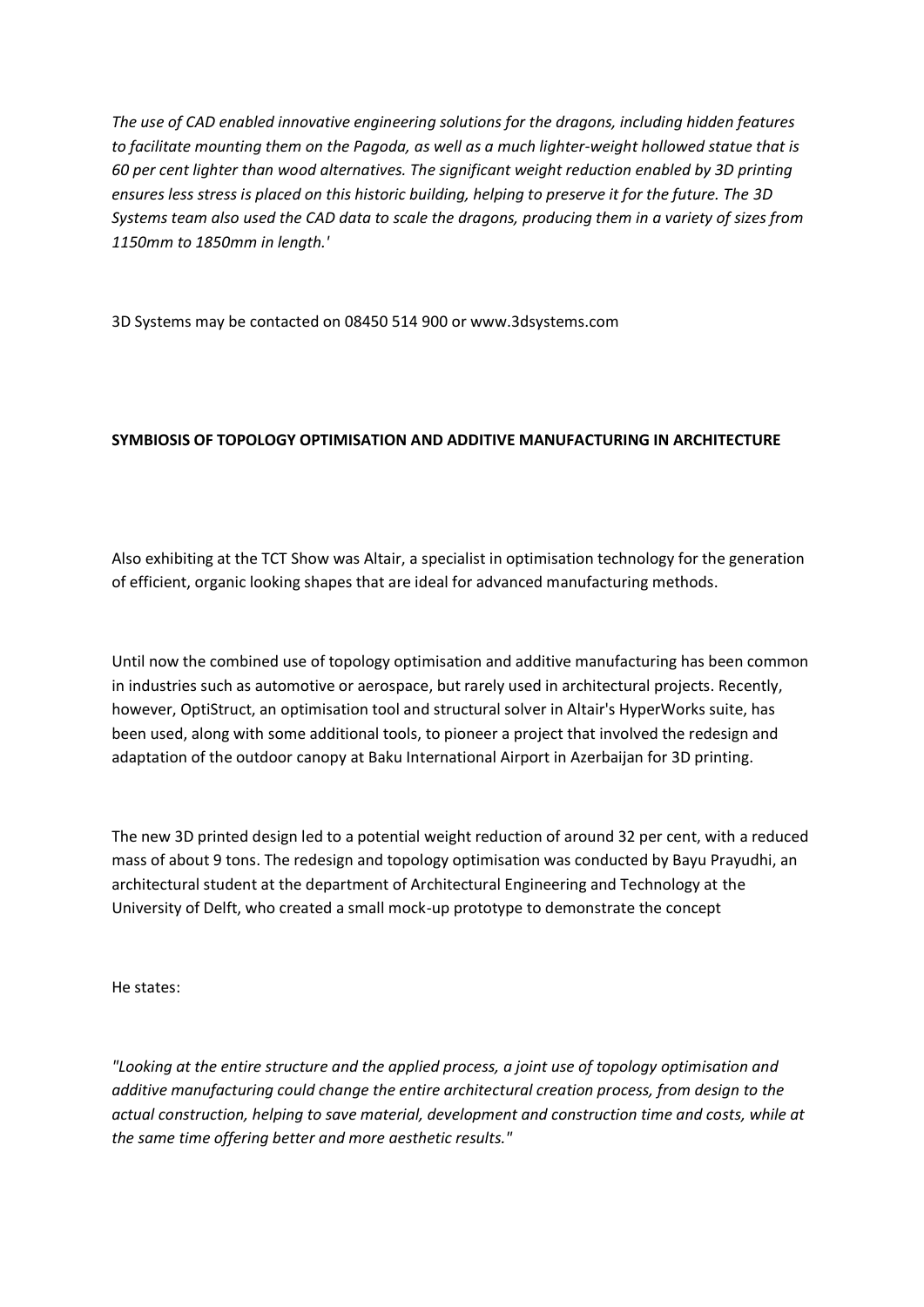Altair's optimisation tool and FE-solver OptiStruct drove the new design, prepared it for additive manufacturing, and optimised the structural performance of the canopy, as well as reducing the weight and amount of material required. It also helped to create a functional and visually captivating design.

As a first step the geometry was imported into HyperWorks and the occurring load cases were applied. The HyperWorks model was created as a single independent node and each force was modelled manually.

Manufacturing constraints arising in additive manufacturing, such as supporting structures and printing direction, were then applied. The maximum size of the nodes was determined by and limited to the size of the building chamber of the used 3D FDM printer. The design space was then defined, which in this case only included the node, because the connecting beams were not the subject of the optimisation.

With computational power limited it was not possible to perform an analysis of the entire structure, so the optimisation was performed on just one node using the numerical data of different occurring forces. Results were then extrapolated so as to estimate tha impact that an overall structural optimisation may have.

Metal printing of the prototype was done in binder jetting of stainless steel powder with 40 per cent infused with bronze powder, as opposed to direct laser sintering.

Altair Engineering Inc. is based at 1820 E. big Beaver Road, Troy, MI 48083-2031 USA. They may be contacted in the UK on 01926 468 600.

### **TOPOLOGICALLY OPTIMISED 3D PRINTED COMPONENT GOES INTO SPACE**

RUAG Space is Europe's leading equipment supplier to the space industry and since 2013 has been conducting intensive research and development into how to 3D print some of its components.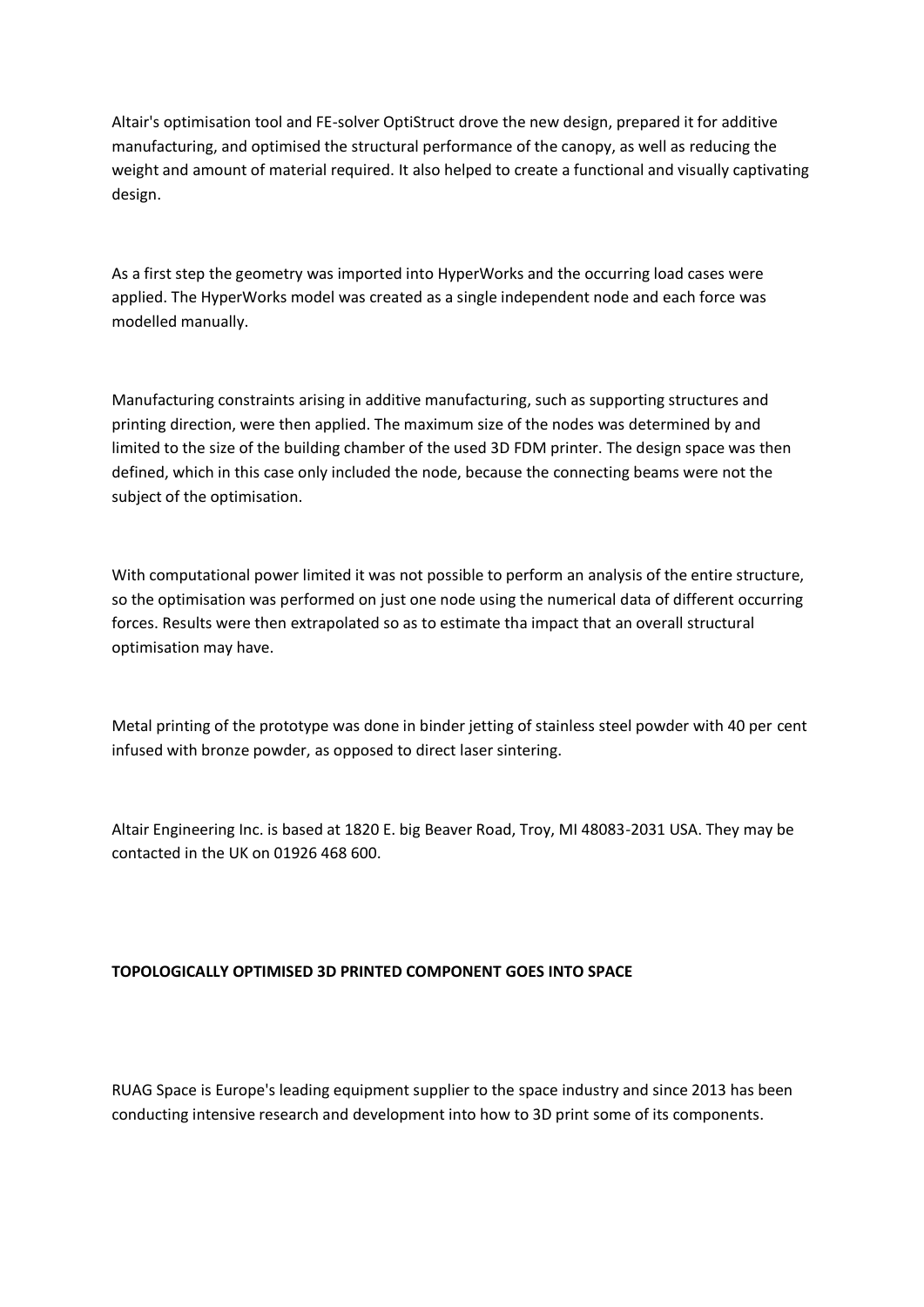The goal was to be able to equip one of the future Sentinel-1 satellites with antenna support components made by an industrial 3D printer, and the first step was identification of those components that could feasibly be additively manufactured. Engineers would then set up a development process and identify suitable materials for the AM technology.

An antenna support arm was identified as an appropriate component, having a high weight saving potential. Altair ProductDesign was selected to support the design for the 3D printing process, having substantial expertise in developing and utilising optimisation technologies.

Optimisation methods allow manufacturers to save weight by identifying where material is required in a structure and where it can be removed without negatively impacting performance. The technology has a close synergy with AM technology as the manufacturing method allows the creation of shapes that more closely match the ideal material layout identified during the optimisation process.

The team identified a 'design space' within OptiStruct and applied the known load cases to which the antenna would be subjected during launch and in space. With the resulting information OptiStruct was able to suggest an ideal, material efficient design that RUAG and Altair could use as a basis for the final design.

Engineers then used solidThinking Evolve, a surface modelling tool from solidThinking (a 100 per cent subsidiary of Altair), which offered a faster design process than traditional CAD tools. The design freeze was defined in four weeks.

RUAG's AM technology provider EOS then proceeded to manufacture the component using the system EOS M 400. The 40cm long antenna support then became one of the longest metal components ever to be produced using direct metal laser sintering.

Altair state:

*'The symbiosis of optimisation and Additive Manufacturing enables a new level of light-weight design since this manufacturing process is able to realise structurally efficient components which were not previously possible without a lot of time and effort using traditional production methods.*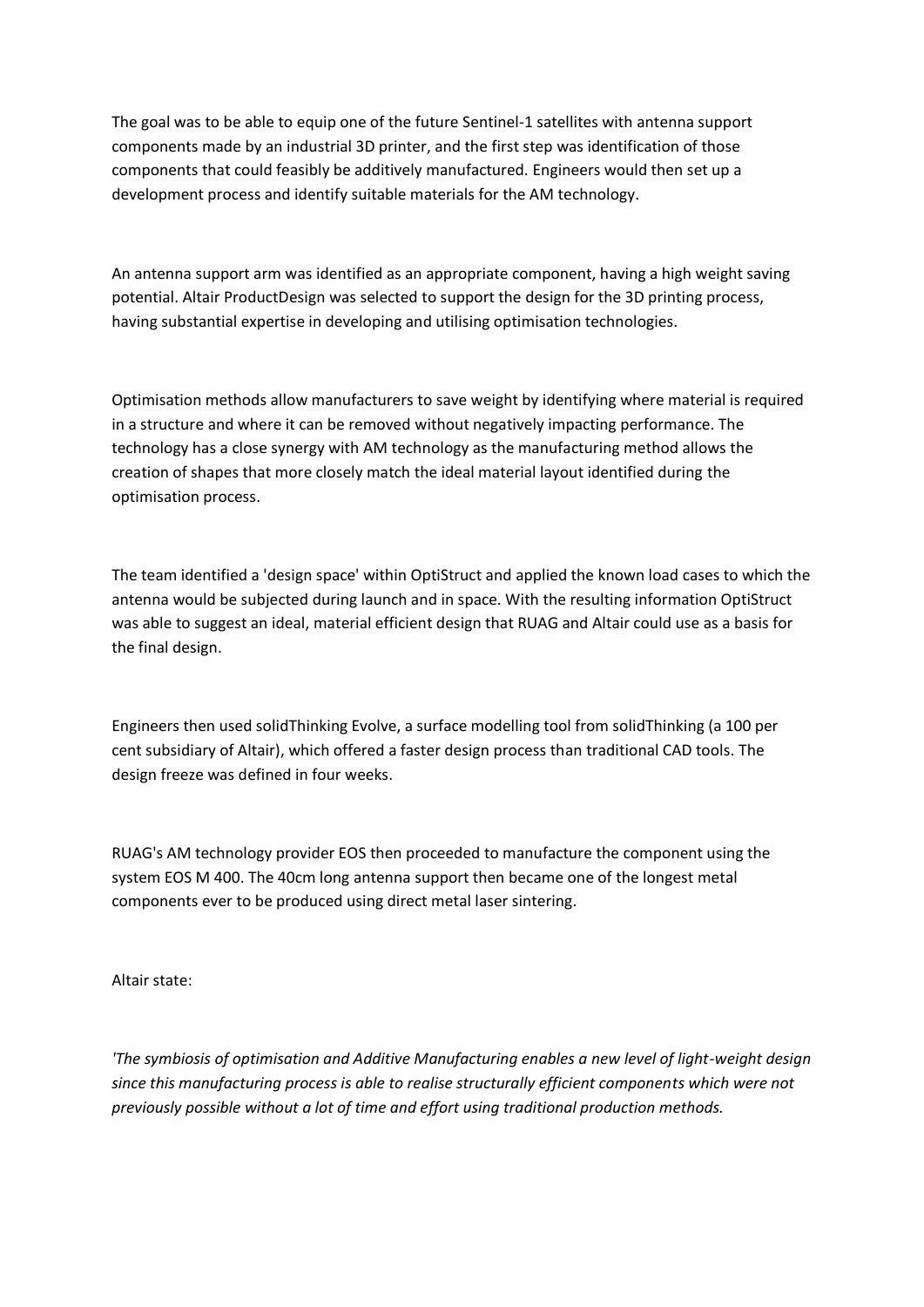*Industrial 3D printing for space applications is still in its infancy, but the method, especially when combined with topology optimisation, will change the way products are developed and produced. Space applications have always been at the forefront of new technology and history shows that applicable technologies were always adopted by other branches quite quickly after having been used successfully in the space industry.'*

### **EPSRC LAUNCHES INTERNET OF FOOD THINGS**

The Engineering and Physical Sciences and Research Council has released £1.14 million in order to develop an 'Internet of Food Things' so as to enable the sector to greater harness digital advances.

The Internet of Food Things Network Plus will, in particular, investigate how artificial intelligence, data analytics and emerging technologies can be used to enhance the digitisation of the UK food industry supply chain.

Led by the University of Lincoln in partnership with the universities of Southampton, Surrey, East Anglia and the Open University, the project will examine the application of the IoT in connected homes of the future, with, for example, smart refrigerators triggering grocery orders. Food traceability will also be covered as will the potential for AI to extract value from data across the whole food supply chain.

#### **NEW BLOCKCHAIN PLATFORM FOR FACT WATER**

In a first for the beverage industry Crown Bevcan Europe and Middle East, a business unit of Crown Holdings, has launched CrownConnect™ in conjunction with FACT (sparkling water-based drink). Using this each can will be marked with a 2D scannable code, enabling FACT cans to be the first ever to be produced with a unique digital identity.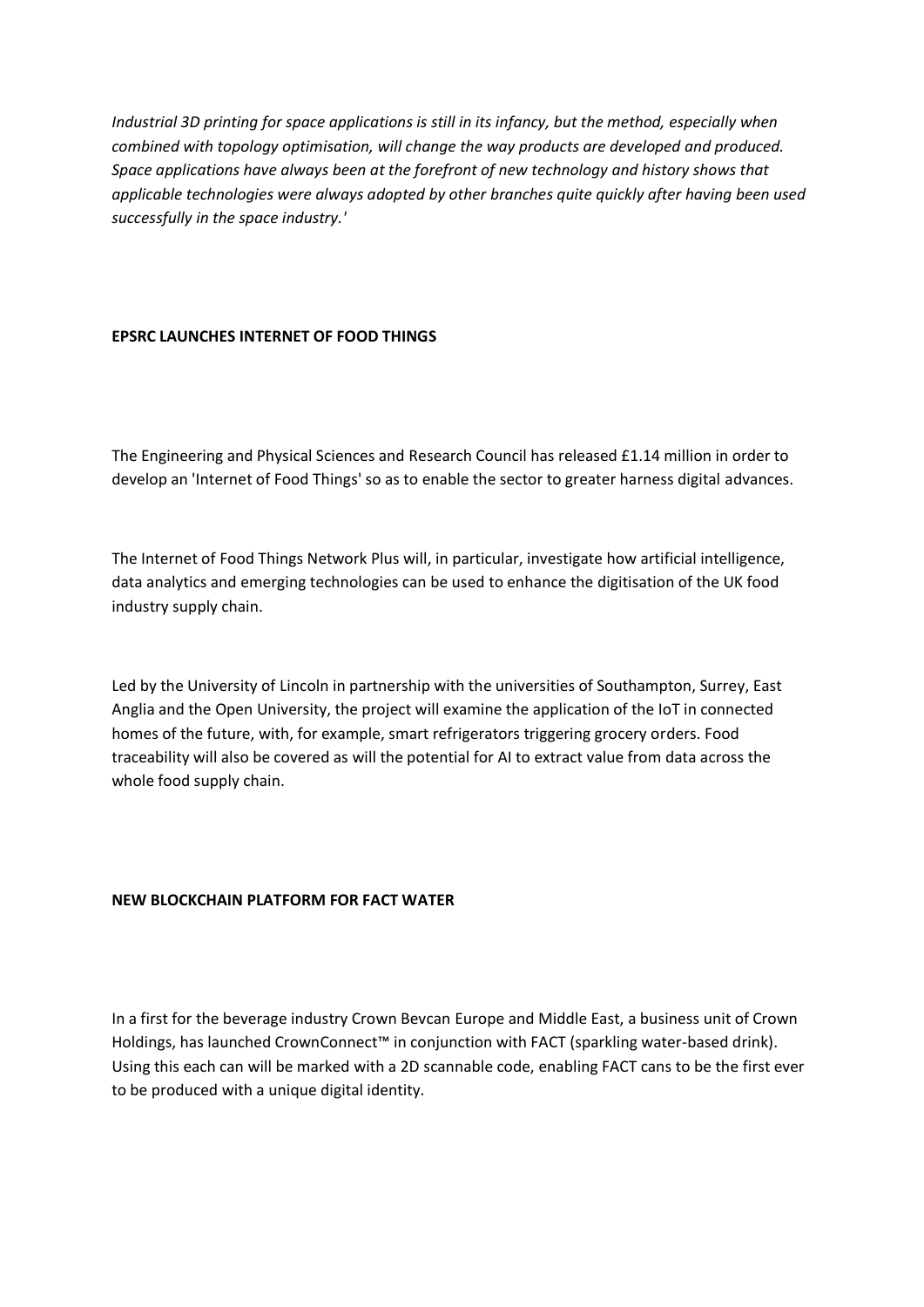The new technology incorporates Almond, a new blockchain platform that allows consumers to scan a unique hidden product code and rewards them by unlocking cash tokens.

CrownConnect™ technology provides the 2D codes beneath the tab of the beverage can that facilitate the engagement between the consumer (via a scanning application) and the brand. The platform, developed in partnership with IoT company EVRYTHNG, then intuitively generates rewards and offers based on previous purchases that reflect users' habits and purchases.

*Drinkworld Technology and Marketing* (Vol. 22, No. 2, June 2018) quotes Mark Twiss, Marketing and Business Development Director at Crown as follows:

*"From a brand's perspective, the value lies in the ability to capture valuable data about when and where customers consume their products. Our CrownConnect™ technology has been designed specifically to facilitate this level of interaction between brand and consumer."*

Olly Bolton, Founder of Almond, is also quoted:

*"The Almond app will allow users to interact with brands in a completely new way, directly reaping the rewards of their use of the app and pledging their allegiance to brands based on the way they approach transparency and their supply chain. Almond establishes a new type of relationship between brands and consumers: one that is symbiotic and mutually beneficial, giving consumers control and autonomy over the type of brand they buy, while also rewarding their loyalty."*

# **BREAKTHROUGH IN MAIZE SORTING TECHNOLOGY**

Aflotoxin is a major contaminant of maize, a vital staple food crop. It is classified as a primary human carcinogen by the International Agency for Research on Cancer, being responsible for around 155,000 cases of liver cancer every year.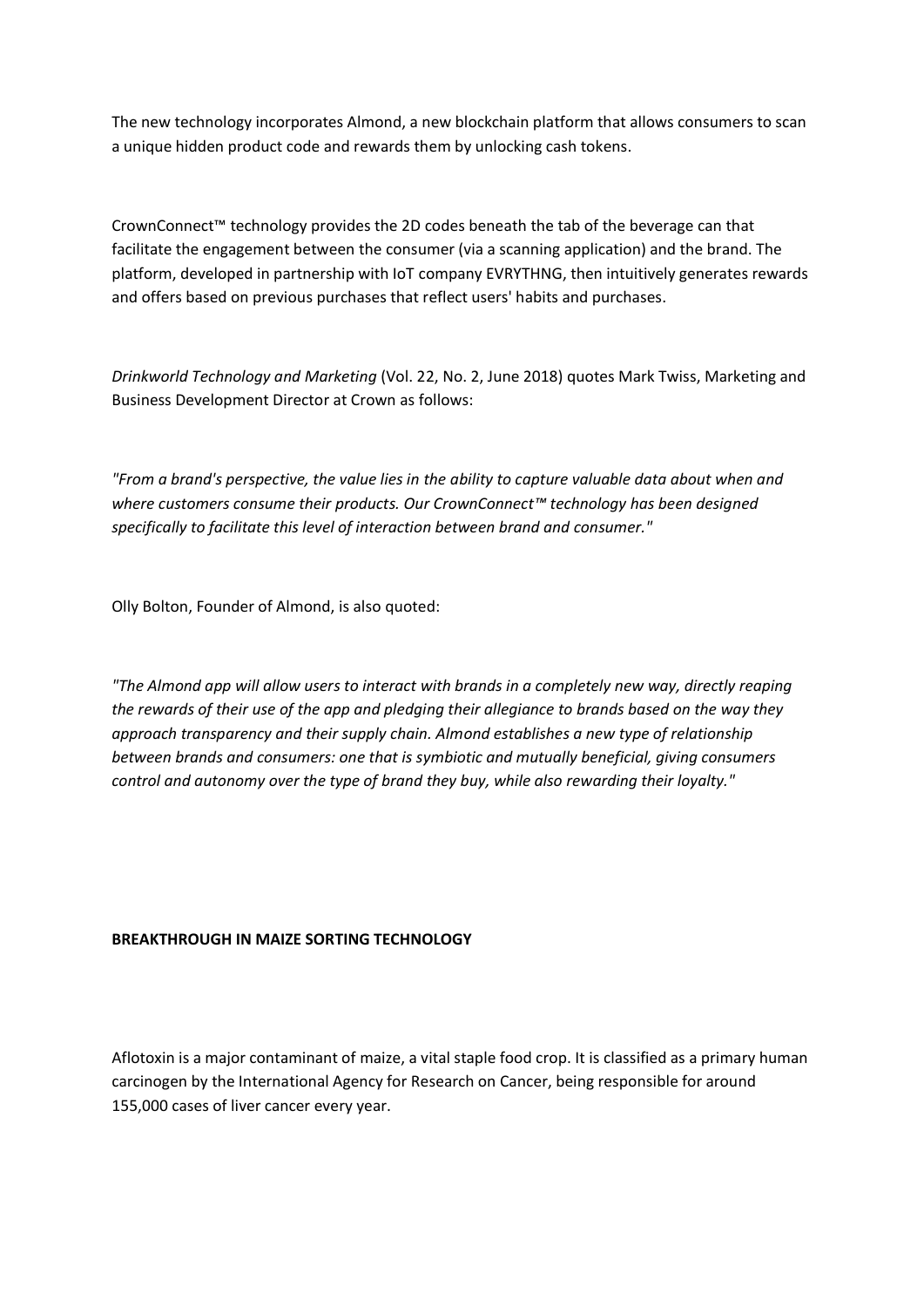Until now the sorting of maize for aflotoxin has proved to be difficult and imprecise, relying on indirect indications of contamination. Testing for contamination has traditionally been based on sampling, which is both inconclusive and time-consuming. With just two contaminated kernels in 10,000 being sufficient to make a batch unfit for purpose, it has been a serious problem for the industry, as over 500 million people worldwide are at risk of exposure.

In order to combat the problem Buhler, in partnership with Microsoft, has developed LumoVision™, the first optical sorting technology that is able to identify aflotoxin based on direct indicators of contamination, while simultaneously using real-time, cloud-based data to monitor and analyse the contamination risk.

*Innovations in Food Processing and Packaging* (Issue 44, August 2018) describes (p.9-10) how the system works:

*'It works by analysing the colour each kernel fluoresces as it passes under powerful UV lighting in the sorter. It is known that contaminated kernels fluoresce a specific bright green colour. LumoVision's proprietary, highly sensitive cameras detect precisely this colour of fluorescence. Within milliseconds of detection, air nozzles deploy to blow contaminated kernels out of the product stream. The machine processes up to 15 tons of product an hour, eliminating up to 90 per cent of contamination a significant improvement on current solutions.*

*A cloud-based solution using infrastructure provided by Microsoft is a key enabler to reducing overall yield loss. Combining data from the cameras with data stored in the cloud allows a local real-time analysis of the risk of contamination to be carried out. When the risk is minimal, sorting is halted while the machine continues to monitor. If the risk rises, sorting automatically restarts. LumoVision, coupled with the cloud service, reduces yield loss to below 5 per cent, compared with between 5 per cent and up to 26 per cent for other current solutions.'*

The article quotes Ben Deefholts, Senior Research Engineer for Digital Technologies at Buhler, as follows:

*"We are incredibly excited about this achievement. As an organisation we have strived to solve the problem of aflotoxin contamination for many years. Now, with today's technological advances we're able to bring this ground-breaking solution to market. With data science techniques and tools we can develop algorithms, while connectivity and IoT solutions allow us to combine our optical sorting with real-time risk models."*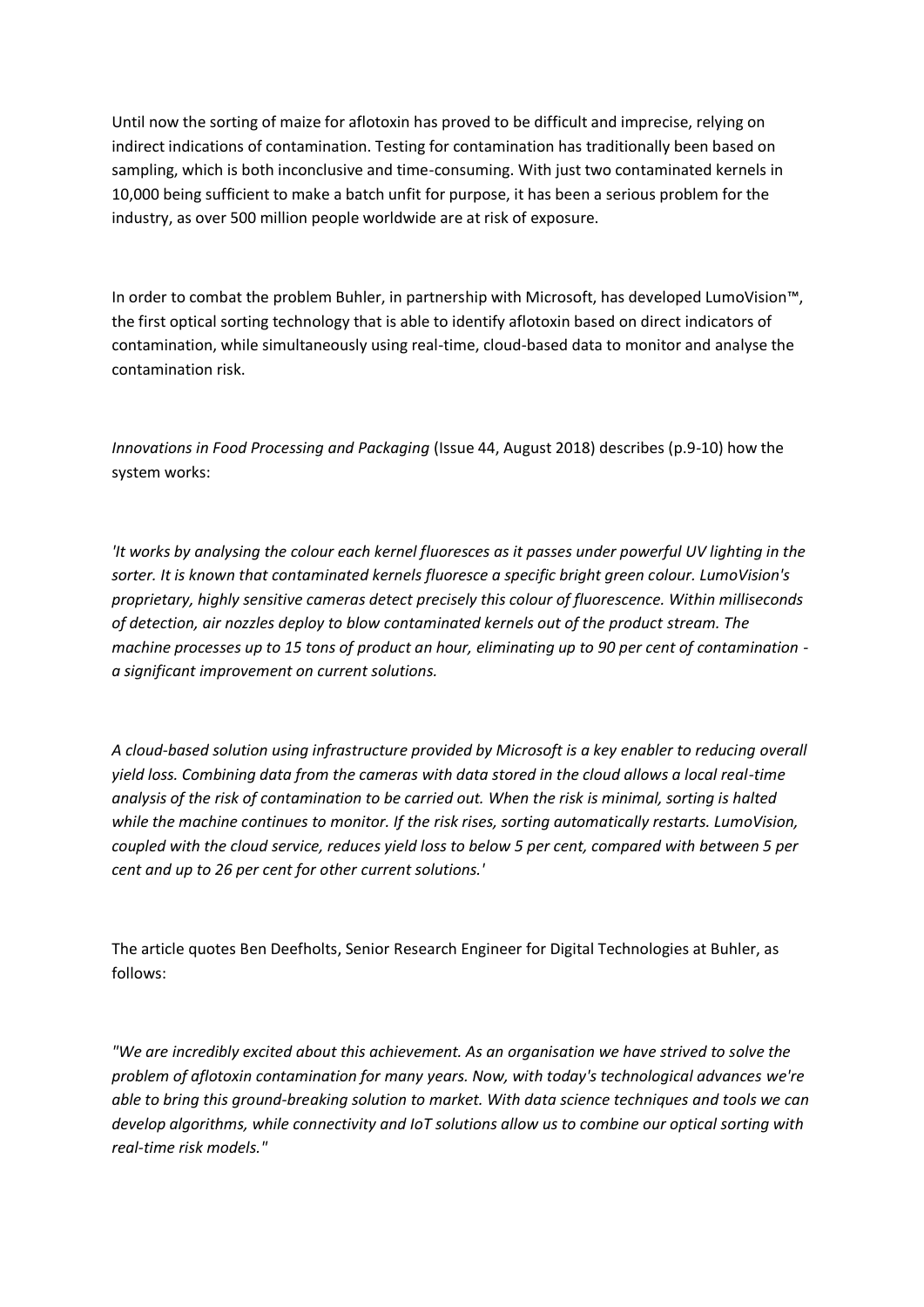Also quoted is Caglayan Arkan, General Manager for Manufacturing and Resources at Microsoft:

*"Buhler has built a truly revolutionary and aspiring piece of technology, not only to the food industry, but to manufacturing industry at so many levels. Buhler's revolutionary data-driven optical sorting system doesn't just predict a toxin in a food particle, but it can eliminate it altogether by tapping into the breadth and scale of Microsoft's global Azure cloud, which is powerful and meaningful to keeping all of us safer and healthy."*

# **SENSOR-BASED ROBOT REVOLUTIONISES SPINAL SURGERY**

Manual spine stabilisation surgery is one of the most frequent forms of back surgery performed, but the use of pedicle screws to fuse and stabilise functionally unstable vertebrae is hampered by the 'uneven terrain' of vertebral bone.

Andy Pye, Editor of *DAQ Sensors and Instrumentation* ( Vol 1, No.1, 2018, p.1) explains:

*'The functional articulation of the human vertebral spine that confers lateral and rotational mobility, static mobility and compressional strength is only possible because vertebrae have a complex shape and bone density composition. Drilling and positioning a screw into a highly variable part of the spine, whether manually or with image guidance technologies, has a success rate of just 85 per cent. The screw may miss the central part of the vertebrae or the sharp tip sticks out, irritating surrounding tissues or nerves.'*

A team of researchers from the University of Bern and the Swiss Centre for Electronics and Microtechnology have, however, now developed a high-precision, sensor-based surgical robot that is revolutionising this form of surgery:

*'By using the complexity of vertebral anatomy like a "sensor map", the robotic drill is able to "feel" across the bone terrain and together with so-called Electromyography (EMG) neuro monitoring can avoid obstacles including nerves and boundaries of the bone. Thicker bone, thinner bone and nerves are sensed with robotic perception and verified at high speed with the relevant information from*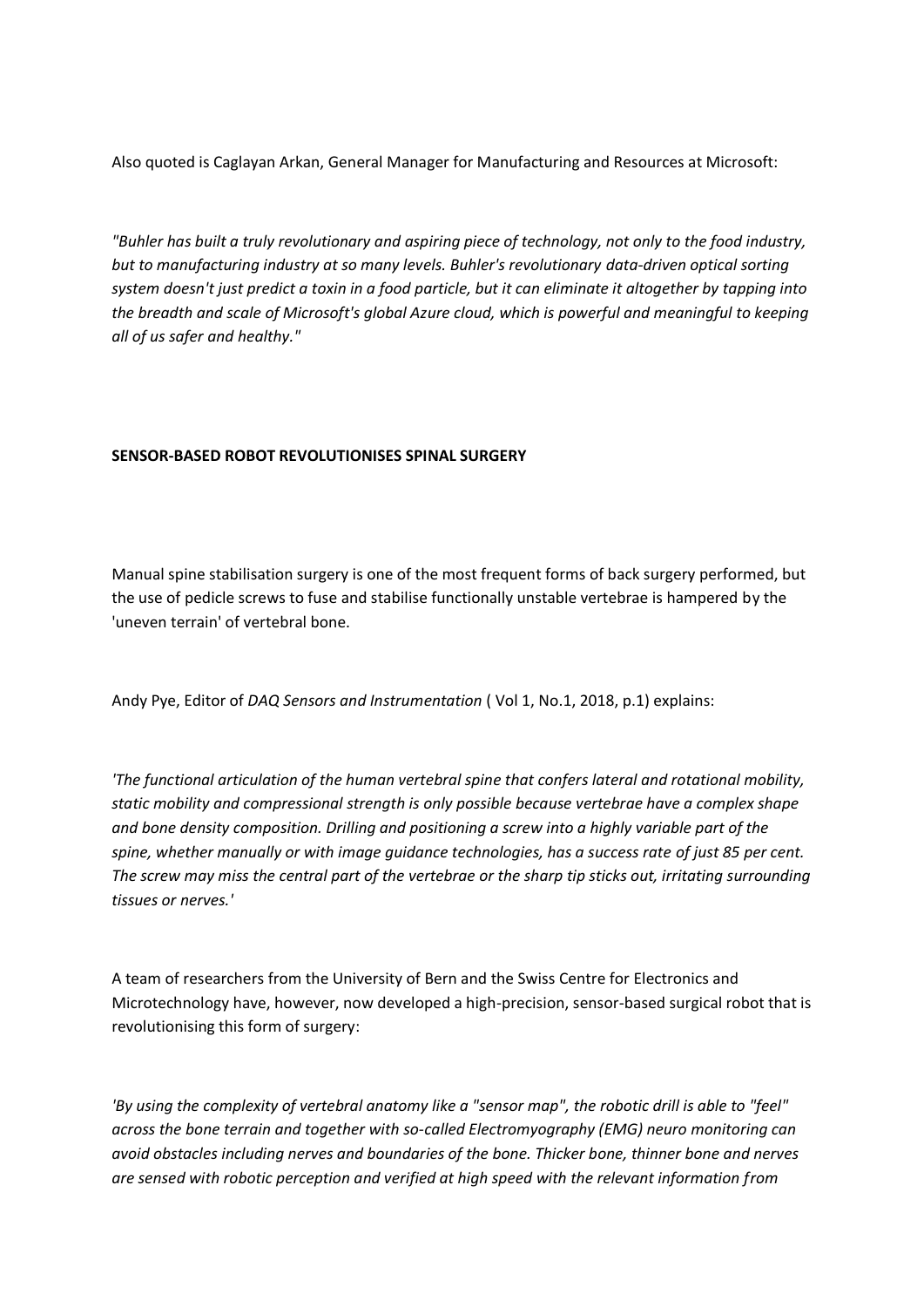*imaging data. This way, the surgical robotic technology potentially allows the neurosurgeon to place pedicle screws perfectly with precision every time.'*

Andreas Raabe, Chairman and Professor of Neurosurgery at the Inselspital, Bern University Hospital, is quoted as follows:

*"For the first time the neurosurgeon has real-time data on where the drilling instrument is during the procedure and the surgical robot acts with supreme accuracy shutting down the drilling far sooner than a human operator could, thereby avoiding breakthrough or injury. We see this as the future of spine surgery.*

*The use of EMG as a cross check control loop to give early warning on the proximity of nerve tissue and the overall integration of a sensor-driven surgical robotic system is a ground-breaking use of this technology in neurosurgery and will lead to many other clinical applications going forward."*

# **BREAKTHROUGH IN HIGH-PRECISION SENSING**

In the same journal (p.5) the article 'A Quantum of Precision' explains how research scientists from the UK and the Far East have succeeded in demonstrating experimentally how multiphon interference with thermal light can be observed beyond the coherence time. This is the first time that such demonstrations have been successful and it is paving the way towards the achievement of new levels of high-precision sensing across a wide range of applications.

The researchers from Korea's Pohang University of Science and Technology, and the University of Portsmouth, have described their observation as 'a counter-intuitive phenomenon to what would be expected with multi-path correlation interferometry with thermal light'. They state:

*"The intensity correlation between the outputs of two unbalanced Mach-Zehnder interferometers (UMZIs) with two classically correlated beams of thermal light at the input exhibits genuine secondorder interference with the visibility of 1/3."*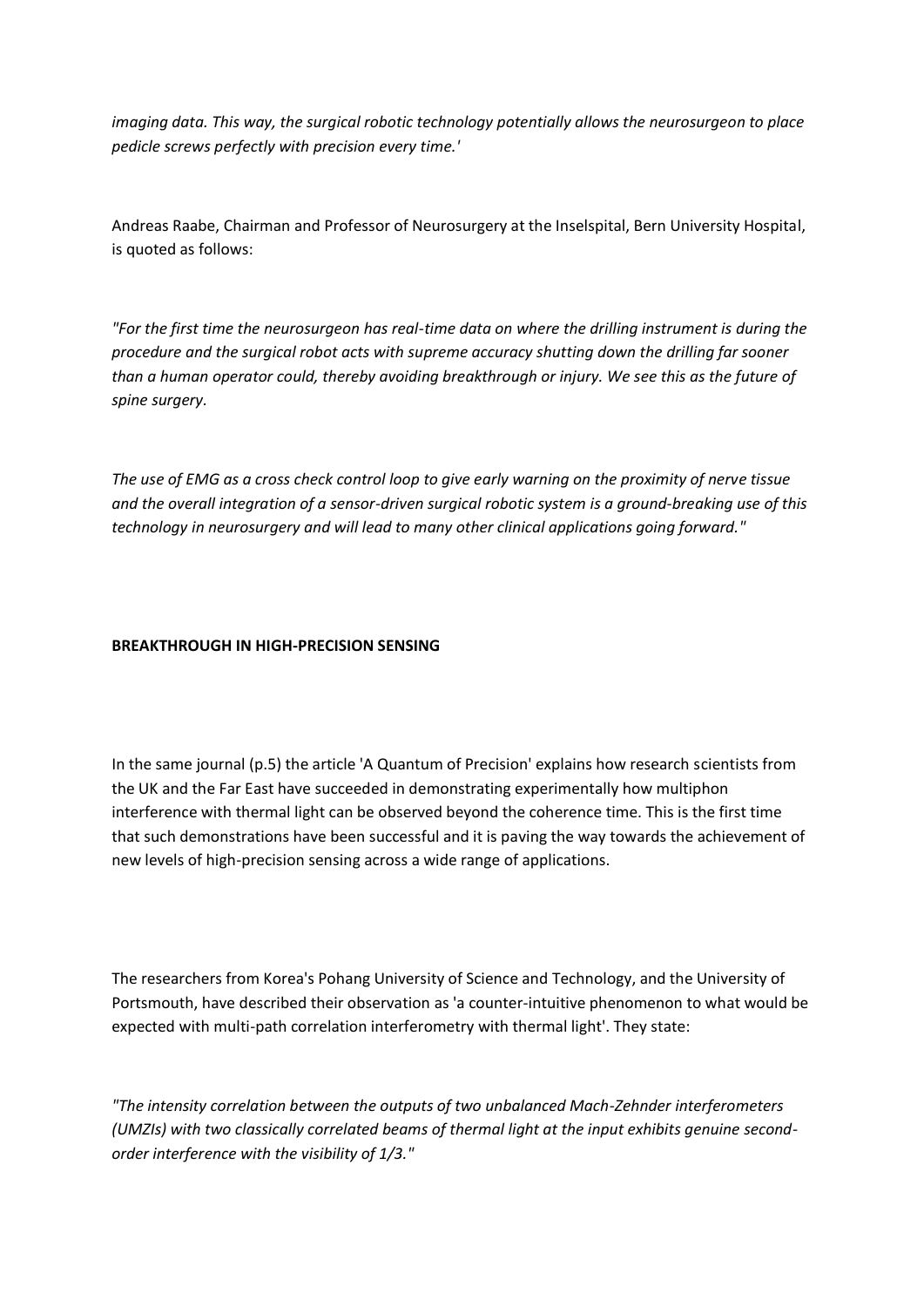A major surprise, however, was that 'the second-order interference does not degrade at all regardless of how much the path length difference in each UMZI is increased beyond the coherence length of the thermal light.' Also 'the second-order interference is dependent on the difference of the UMZI phases, independently of the distance between the two UMZIs.'

It is noted that 'it is the interference that is important in sensing and metrology' and therefore 'the independence of distance has important implications in terms of the possibility for applications involving high-precision measurements of remote phases.'

The technique is noted to be particularly useful for sensing the position and spacial structure of remote objects as well as measuring, for example, the difference in pollution rates between two remote regions to provide a more precise understanding of the distribution of pollution.

It is also noted that the results of the experiments differ substantially from those of the established entangled-photon Franson interferometer, which exhibits two-photon interference dependent on the sum of the UMZI phases and vanishing as the path length difference in each UMZI exceeds the coherence length of the laser.

Dr. Vincenzo Tamma, one of the researchers at the University of Portsmouth, is quoted as follows:

*"This interferometric technique can be used in metrology and remote sensing to measure the relative phase between two remote spacial regions independently of their distances. This work offers deeper insight into the interplay between coherence in multi-photon interferometry. Those working in engineering and technological development especially in metrology and imaging will be particularly interested, and the findings could inspire new technological schemes."*

# **X-RAY IMAGING TO PROBE METAL AM PROCESS**

Researchers at the Lawrence Livermore National Laboratory in California have successfully designed, built and tested a portable diagnostic machine which uses X-ray imaging to 'probe' the inside of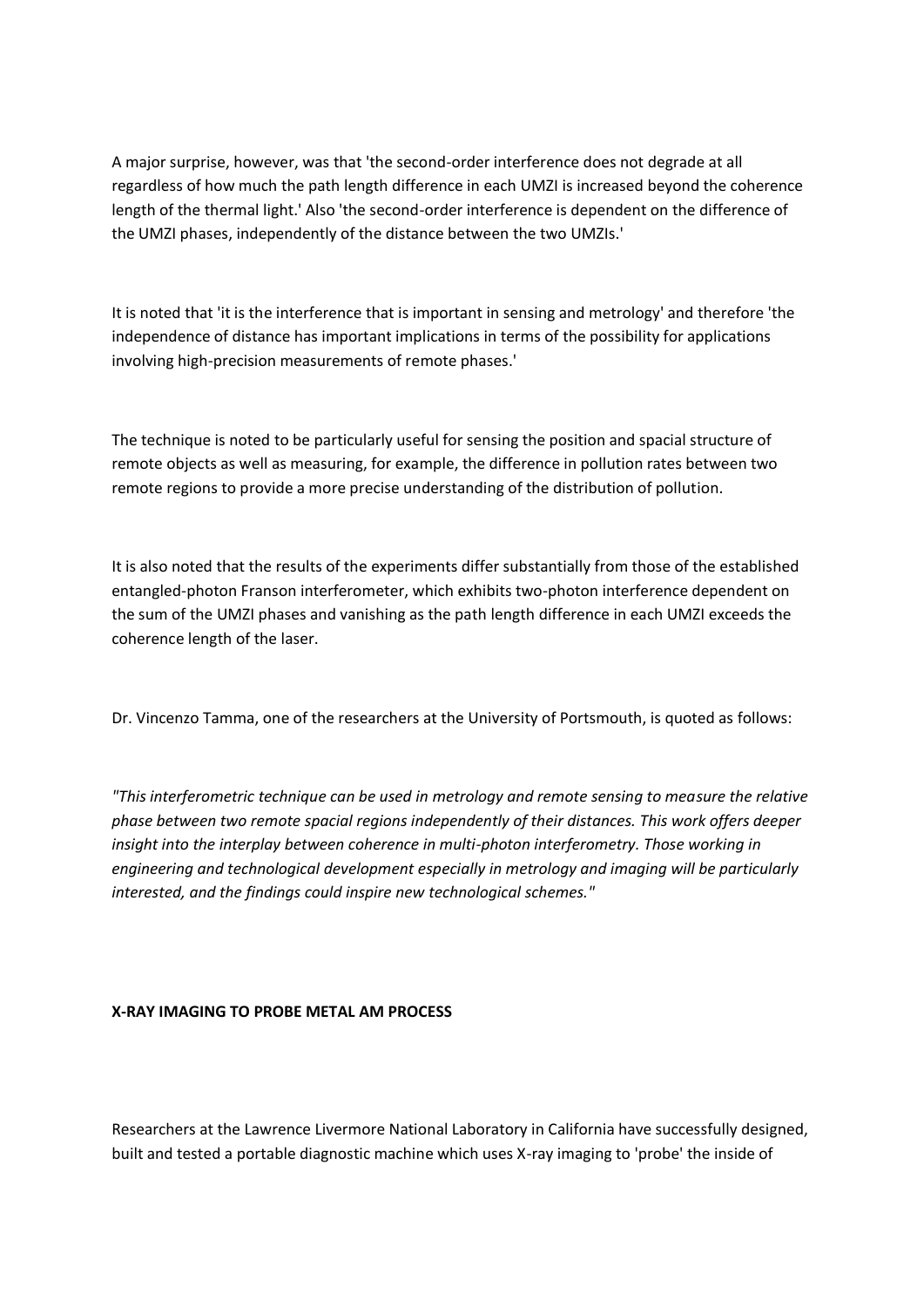metal parts during Laser Powder Bed Fusion so as to reveal many of the complex mechanisms that can drive defect formation in metal Additive Manufacturing.

The instrument provides data on a combination of imaging and X-ray diffraction that allows researchers to observe how the metal solidifies, which is a key determinant of a part's strength. The ability to view the layers formed at the melt pool and compare the X-ray images to simulations is confirming predictions of how the laser's path, heat build-up and the gas plume caused by the laser can all contribute towards the creation of defects. Combining this understanding with modelling and detailed experiments could help accelerate improvements and confidence in parts produced using metal AM.

The article 'Researchers use X-ray Imaging to probe Metal AM Process' in the journal *Metal AM* (Vol.4, No.2, Summer 2018, p.45) explains more:

*'Researchers have already begun mapping pore formation and extracting information on cooling rates. Eventually the researchers want to exploit their flexibility to add optical diagnostics typically used on commercial machines to correlate with the X-ray imaging.'*

The article quotes researcher Nick Calta as follows:

*"A vast majority of diagnostics use visible light, which are extremely useful but also limited to analysing the surface of the part. If we are really going to understand the process and see what causes flows, we need a way to penetrate through the sample. This instrument allows us to do that.*

*Success would be learning more about the physics in ways that let us modify the process to avoid defects. So far we're getting promising results. We want to continue to optimise the instrument and apply it to different material systems. We already have a big body of knowledge based on optical data. This lets us branch out and complement that knowledge."*

Also quoted is LLNL physicist and Laser Materials Science Group Leader Ibo Matthews:

*"We're getting information about the melt pool structure and what can go wrong during a build. The vapour plume created by laser heating the melt pool can create pockets and pores. These pore defects can serve a stress concentrators and compromise the mechanical properties of the part."*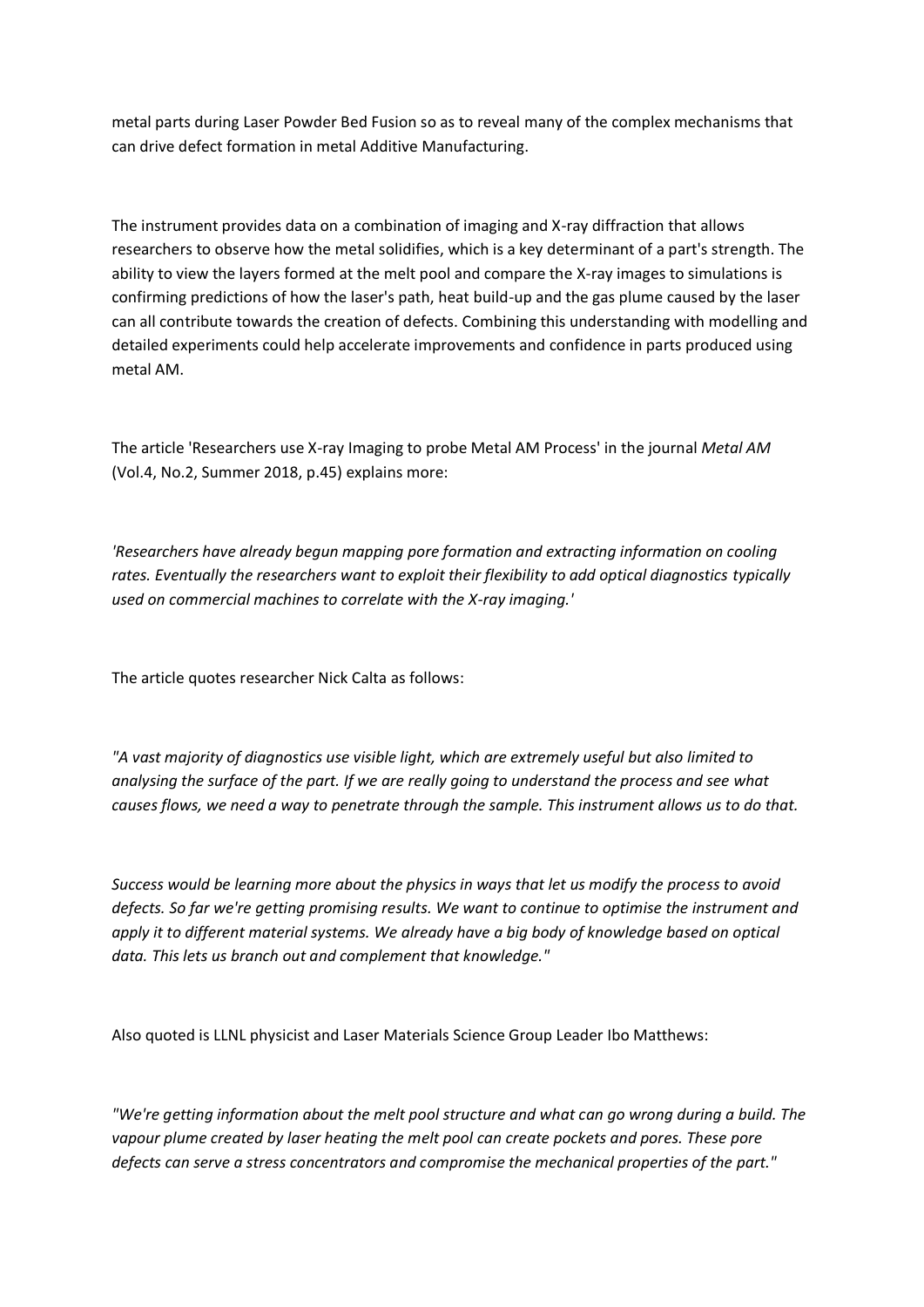# **ULTRA FAST OSCILLOSCOPE INCORPORATES INNOVATIVE SIGNAL INTEGRITY**

With test houses increasing their range of activities across ever broader and more complex technologies, so they have an ever greater reliance on high performance instrumentation for data acquisition and measurement.

In order to address this Rohde and Schwarz have developed a new kind of oscilloscope, the RTP, that has innovative signal integrity, higher measurement speed and an extended range of functions.

The new oscilloscope has an ultra-fast acquisition rate of one million waveforms per second, realtime compensation of transmission losses (de-embedding) between the signal source and the oscilloscope, and silent operation even at full load, making it especially suitable for the debugging of embedded components with fast digital or wideband RF interfaces.

The article 'Ultra Fast Oscilloscope' in *Testing and Test Houses*, 2018 (p.9) explains more about the workings of this versatile instrument:

*'In standard acquisition mode, it can measure a million waveforms per second, making it more than a thousand times faster than any other oscilloscope in its class. This helps users find sporadic errors much faster.*

*It also compensates transmission losses from the signal source to the oscilloscope (de-embedding) in real-time. The advantage is the oscilloscope is still extremely fast even with signal correction activated. And thanks to its unique digital trigger architectures, it can precisely trigger on compensated signals.* 

*A further feature of the R and S RTP oscilloscope that saves developers a lot of time is hardware acceleration for a range of analysis functions. Mask tests, histograms and frequency domain analyses can be performed at high speed for fast results with high statistical reliability.'*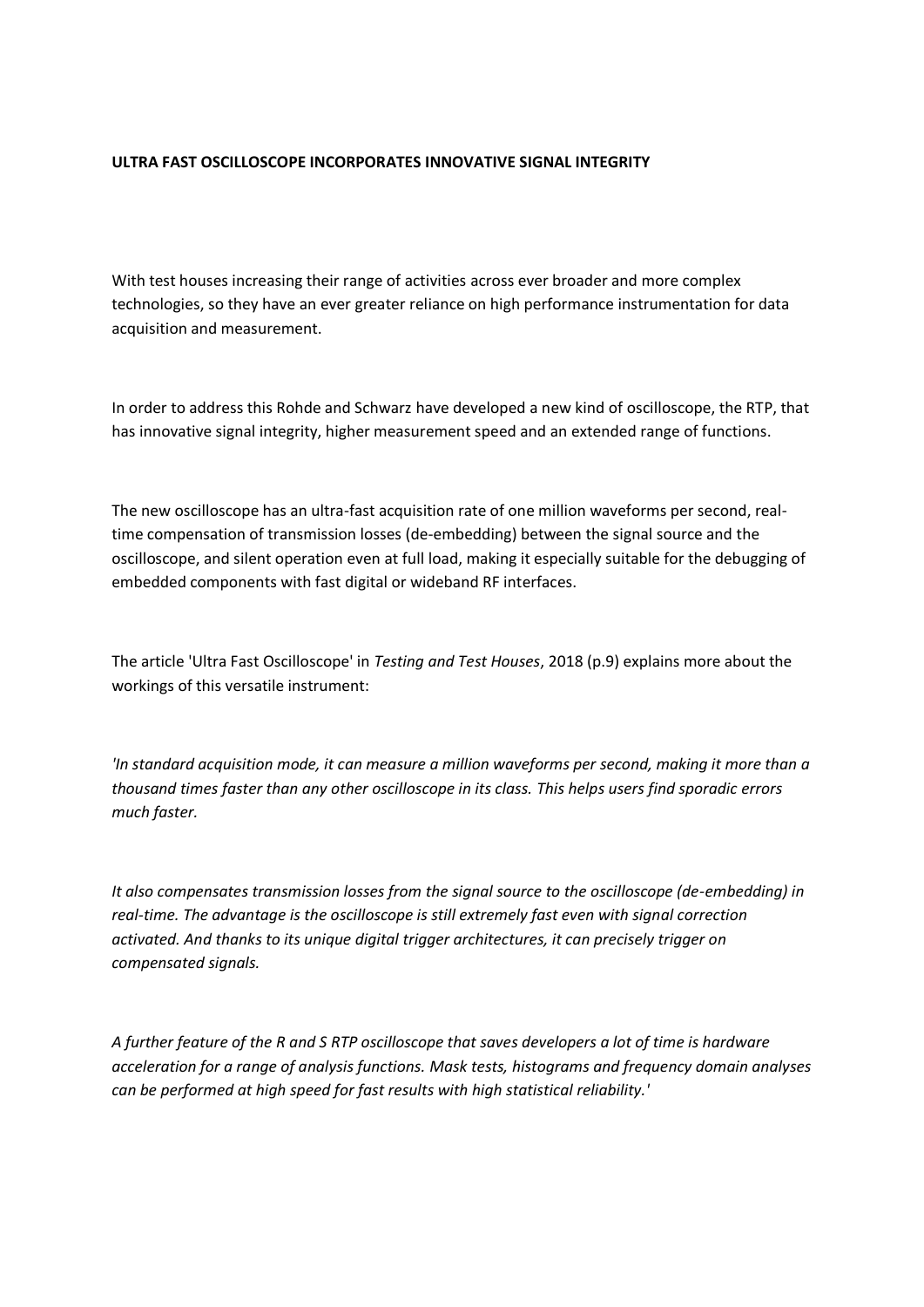The instrument has sixteen logic channels, four voltage channels and four current measurement channels in addition to the analogue oscilloscope channels. Its footprint is 40 per cent lower than conventional models and its advanced cooling concept and silent fans make the RTP a very quiet instrument for laboratory use.

Rohde and Schwarz state:

*'Thanks to wide range of tools users can test many different types of signals from complex circuits time-correlated with each other with just one test and measurement instrument, and find related errors faster.*

*It is ideal for debugging electronic circuits with different signals during development, including highspeed buses (USB, PCI Express, MPI etc.), multi-channel RF interfaces (radio or radar), DDR memory interfaces, complex power management units and even simple control and programming buses (I2C, SPI etc.). The R and S RTP can test all applications where high-resolution signals need to be measured with a wide dynamic range and high sensitivity in the time and frequency domains.'*

Rohde and Schwarz are currently planning additional enhancements including more hardware options, such as a generator module with two analogue and eight digital channels and a 16GHz differential pulse source.

### **3D PRINTING PARTS FOR AIRBUS' COMMERCIAL AIRCRAFT CABINS**

Jose I. Ortiz, Head of Technology Product Management for Airbus, gave this Keynote presentation at the TCT Show.

Jointly developed with Hamburg's ZAL TechCenter, printed electrics is a new digital technology that uses conductive inks to print routes for data and power transmission to replace current harnesses. This enables a large reduction in part count to be achieved, which in turn leads to a reduction in weight and manufacturing cost as well as a simplified architecture, whilst also allowing for last minute customisation.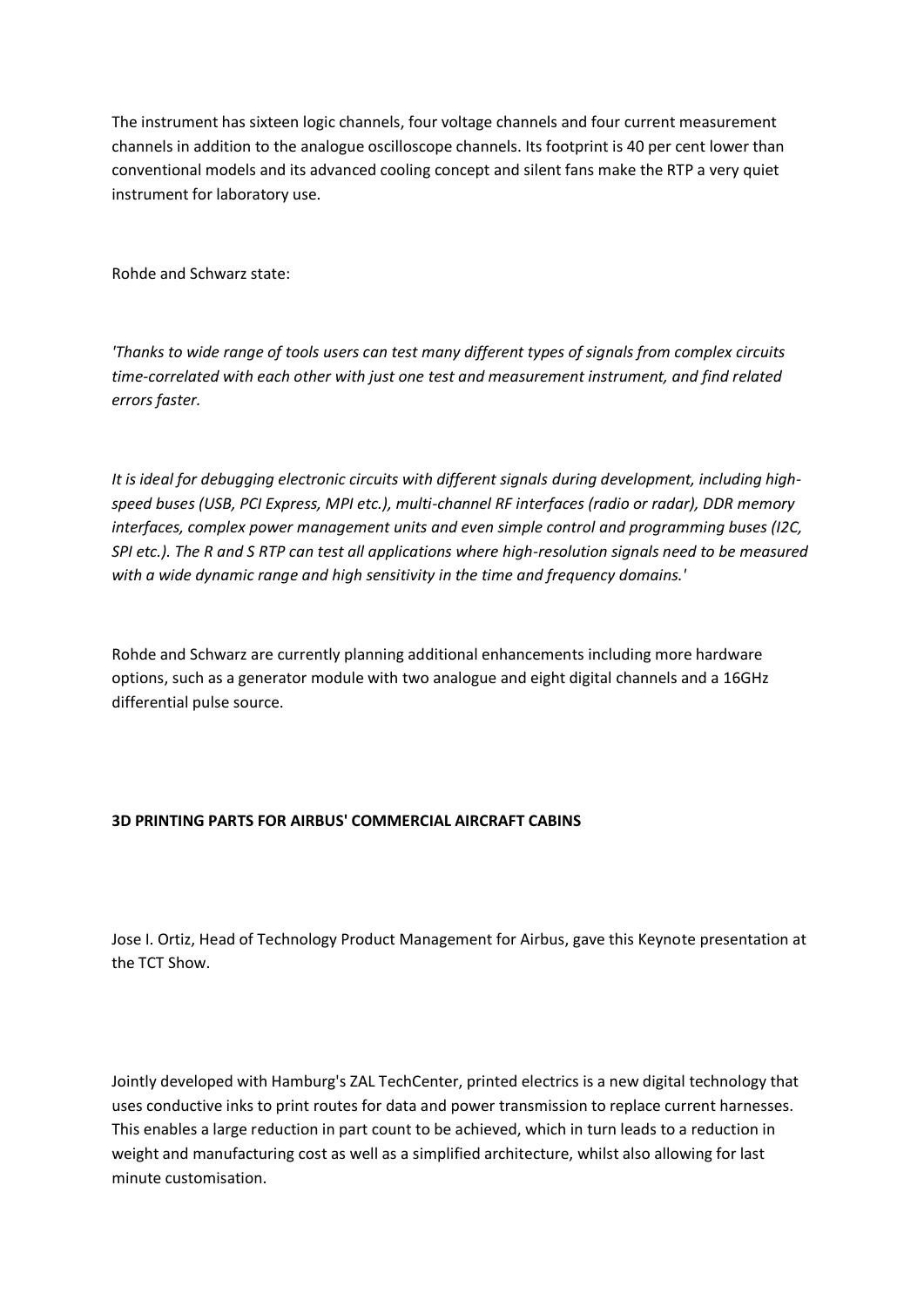The article 'Shedding the Harnesses' in *Aerospace Test and Validation* , 2018 (p.5) further describes how Airbus, with partner Altran, has pioneered the technology which recently won a prestigious Crystal Cabin Award:

*'A joint Airbus and Altran project team has developed a demonstrator for a first-use case on an Airbus A320 airliner - the Printed Information Panel. This cabin interior panel displays passengerrelated safety and comfort information. The new concept could replace the current electrical harness with printed circuits on a flexible foil, making the first step to a harness free aircraft.*

*Far from being limited to passenger information panels, the concept of replacing harnesses with printed flexible electronic circuitry for both power and data can be applied to other cabin functions. According to Airbus, in the future printed electrics technology could be introduced to the areas of cabling for air conditioning, data transmission and lighting.'*

# **AUTONOMOUS VEHICLES: SOME RECENT DEVELOPMENTS**

### **Robotic Convoy Vehicles**

The US army aims to have its first Robotic Convoy Robotic Demonstrator ready by 2012. A joint US-UK Coalition Assured Autonomous Resupply (CAAR) demonstration has already taken place in Michigan, where a ground-breaking convoy involved a truck leading two follower trucks incorporating on-board robotics that make autonomous decisions with regard to speed and steering.

The article 'Military Vehicles steer Course to Autonomy' in *Automotive Test and Automation* 2018 (p.16) quotes Mick Jordan, Technical Engineering Manager for Pailton Engineering as follows:

*"Once the bespoke steering is in place, the vehicle stands the best possible chance of taking on extreme conditions and rough terrain. Combined with autonomous driving technology, this holds*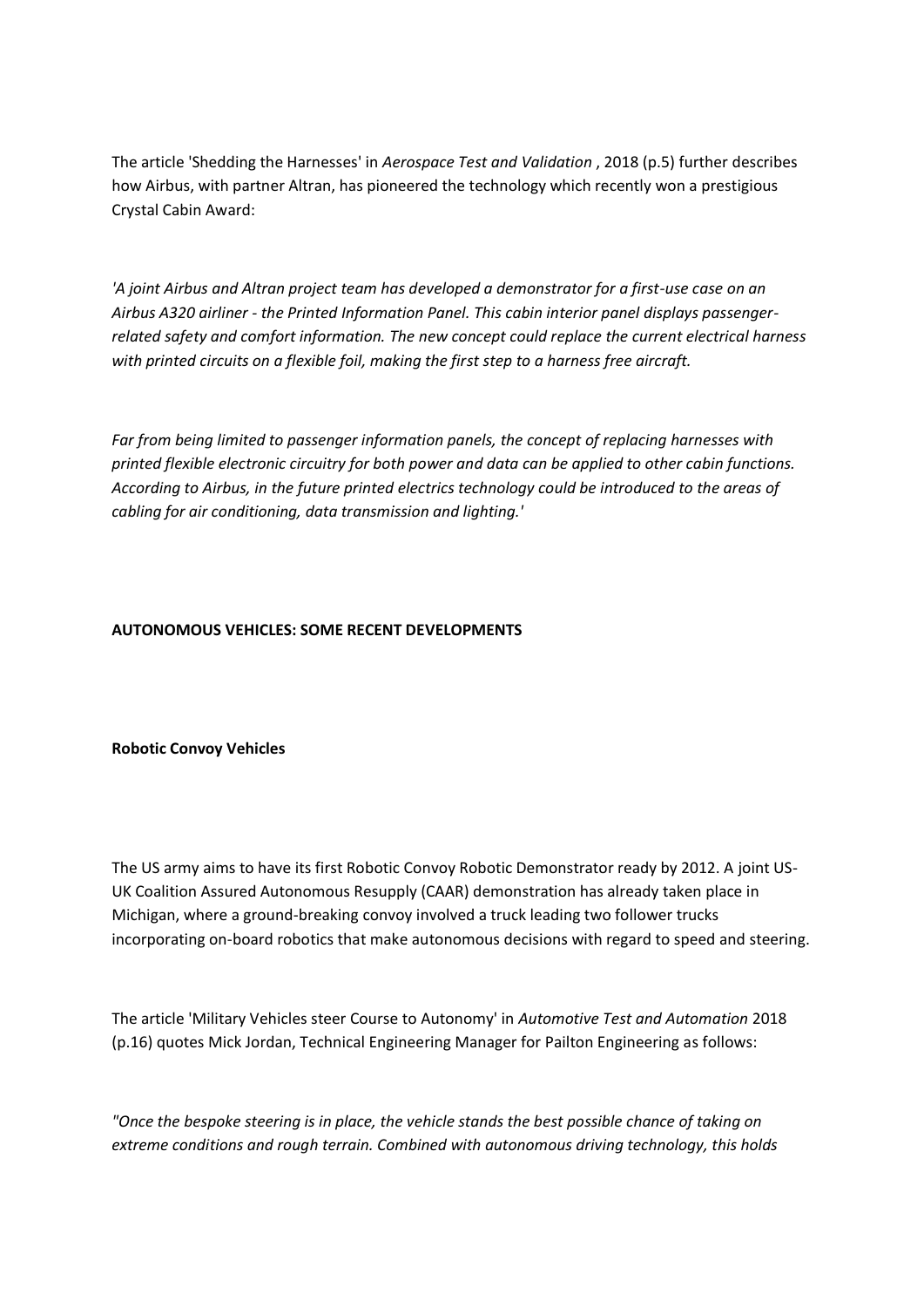*huge opportunities for the US and UK military industry to develop the most reliable and capable autonomous military vehicles in the world."*

### **Hyundai launches new Nexo Model**

Hyundai was granted a licence to test autonomous vehicles on public roads in Nevada in 2015, and the company has now launched its Nexo model, which combines consumer-ready autonomous technology in the form of advanced assist systems, which provides control functions in place of the driver where required.

The company believes it can market fully autonomous EAS level 4 autonomous vehicles by 2021, with the help of autonomous control specialist Aurora with whom they are partnered.

The article 'Tech Giants join Autonomy Race' by Jonathan Newell in *DAQ Sensors and Instrumentation*, Vol. 1, No.1, 2018, quotes Dr. Woong Chul Yang, Vice Chairman of Hyundai Motor as follows:

*"The fuel-cell powertrain will offer an ideal platform to implement autonomous driving technologies, which require a massive amount of power to support the large amount of data communication as well as the operation of hardware such as sensors."*

#### **Lexus Platform 3.0**

Toyota has unveiled the Lexus Platform 3.0 prototype vehicle, which integrates automated vehicle technology with harmonised styling. It is noted to have a very sensor-rich package that makes it 'one of the most perceptive automated driving test cars on the road.'

The above article states the following: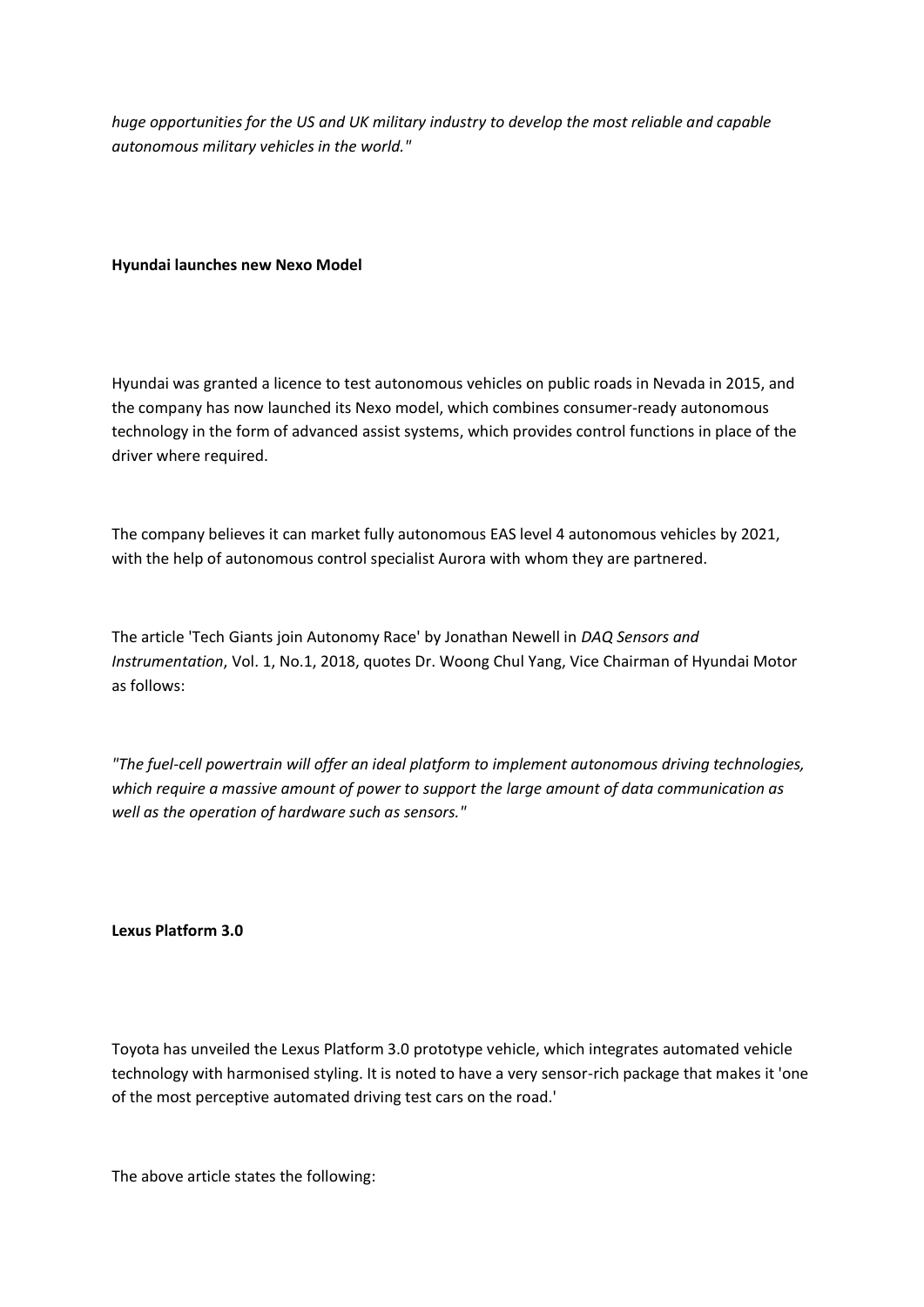*'The Luminar LiDAR system with 200-metre range, which had only tracked the forward direction on Toyota Research Institute's previous test platform, now covers the vehicle's complete 360-degree perimeter. This is enabled by four high-resolution LiDAR scanning heads, which precisely detect objects in the environment including notoriously difficult to see dark objects.*

*Shorter-range LiDAR sensors are positioned low on all four sides of the vehicle - one in each front quarter panel and one each on the front and rear bumpers. These detect low-level and smaller objects near the car, like children and debris on the roadway.'*

### **System-on-Chip**

The Mobileye wing of Intel has developed a System-on-Chip (SoC) package for use with CMOS sensors to handle the vast amounts of data travelling from the sensors to the vehicle control system, a task that needs to be performed at extremely low latency and without packet loss to enable safe autonomous control. This is noted to be 'a massive challenge to the industry'.

### **AI enabled LiDAR**

One company, AEye, has taken LiDAR sensing technology one stage further by introducing artificial intelligence. The company has recently piloted iDAR (Intelligent Detection and Ranging), which is a robotic perception system allowing sensors to mimic the visual cortex so as to bring real-time intelligence to data collection. AS a result the system not only captures everything, but also brings higher resolution to key objects and exceeds industry required speeds and distances.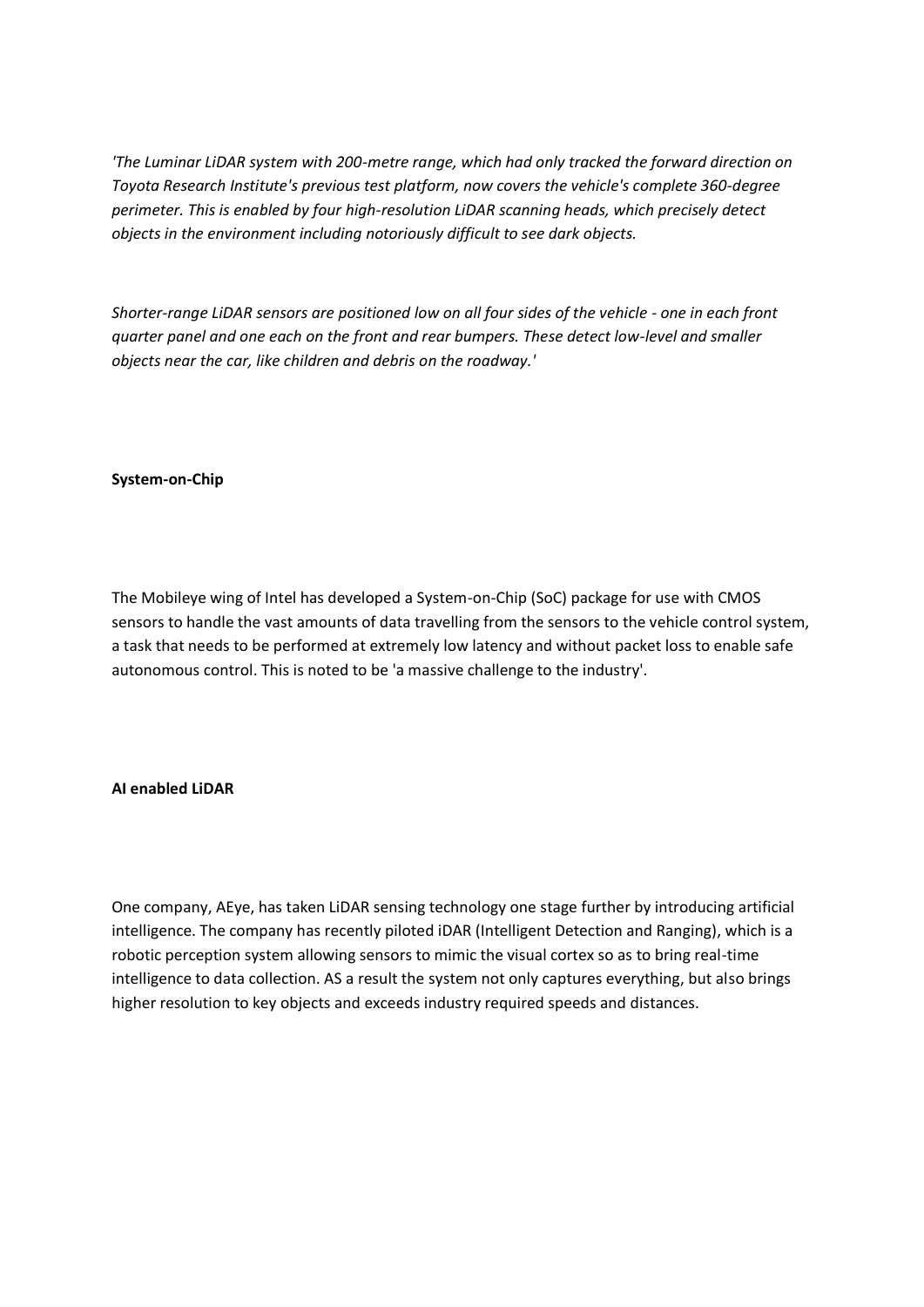### **Advances in Radome Testing**

For reasons that have more to do with appearance than functionality, automotive radars are covered by a radar dome known as a radome, which is constructed from a material that is transparent to RF signals. This makes them act as RF components and this needs to be taken into account when they are designed so as not to have an adverse effect on the detection performance and accuracy of the radar.

The article 'Enabling Autonomous Driving' in *Rohde and Schwarz News* 219/18 (p.24-29) explains more:

*'The three-dimensional shape of the brand emblems with locally varying material thickness can cause RF performance problems for operation in the millimetre wave band. Bumpers are typically coated with metallic paint, which attenuates high frequencies. To ensure radar reliability, it is therefore essential to validate the material properties of radomes and examine their influence on radar signals. Uncertainties and risks in autonomous sensors are unacceptable for autonomous driving because any errors originating here cannot be adequately corrected by postprocessing. Consequently vehicle manufacturers and their suppliers need new measurement capabilities to be able to evaluate the radar conformity of radomes.'*

Traditional radome testing is flawed, either because they have a tendency to miss key problem areas in the radome, or else because they are time-consuming to the point of being impractical for production line testing.

Rohde and Schwarz have responded to this by developing the QAR quality automotive radome tester:

*'Instead of a golden device with a tiny antenna array, it uses a large panel with several hundreds of transmit and receive antennas operating in the extended automotive radar frequency range from 75GHz to 82GHz. It "sees" what an automotive radar would see if it also had hundreds of antennas. But thanks to the large aperture, it measures range, azimuth and elevation with a much higher resolution (in the millimetre range). This high resolution allows the measurement results (i.e. reflectivity) to be visualised as an X-ray image, enabling immediate quality assessment even by persons with limited test and measurement experience. Unlike measurements with real radars, time-*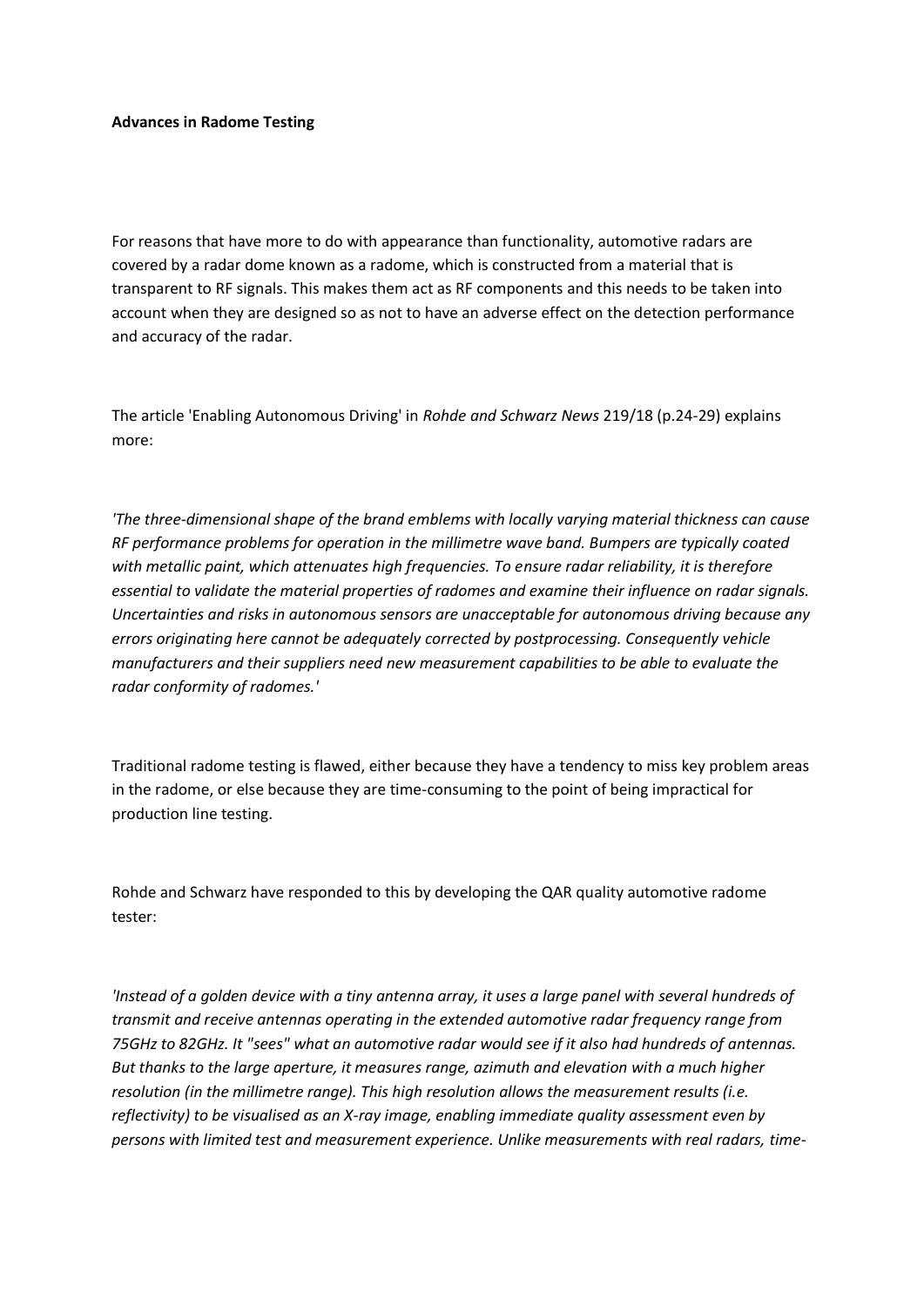*consuming measurement sequences are not necessary to determine the radome properties - the R and S® QAR obtains results in a one-shot process, similar to taking a picture with a camera.'*

# **Connected Car Testing goes live in Coventry**

A project to create one of the world's most advanced environments for connected and autonomous driving has entered its second phase of testing in Coventry, with connected cars going on trial on public roads to prepare the UK's road networks for self-driving cars.

Under the UK CITE programme Jaguar Land Rover will test a range of intelligent connected features such as emergency electronic brake light warning (EEBL), emergency vehicle warning (EVW), and invehicle signage (IVS) for road works warning and traffic condition warning.

The UK CITE project aims to create the UK's first fully connected infrastructure using a globally unique combination of wireless technologies, which can enable real-world testing in a safe and managed way. The project is funded by the Government's £100 million Connected and Autonomous Vehicle Fund, delivered by Innovate UK.

The UK CITE consortium comprises leading industry, academic and local and national governmental organisations. It is jointly led by Visteon Engineering Services Limited and Jaguar Land Rover, and includes Coventry City Council, the University of Coventry, the University of Warwick, Highways England, Huawei Technologies (UK) Limited, Siemens, and Vodafone Group Services.

More information is available on 0121 265 2760. Email: ukcite@grayling.com